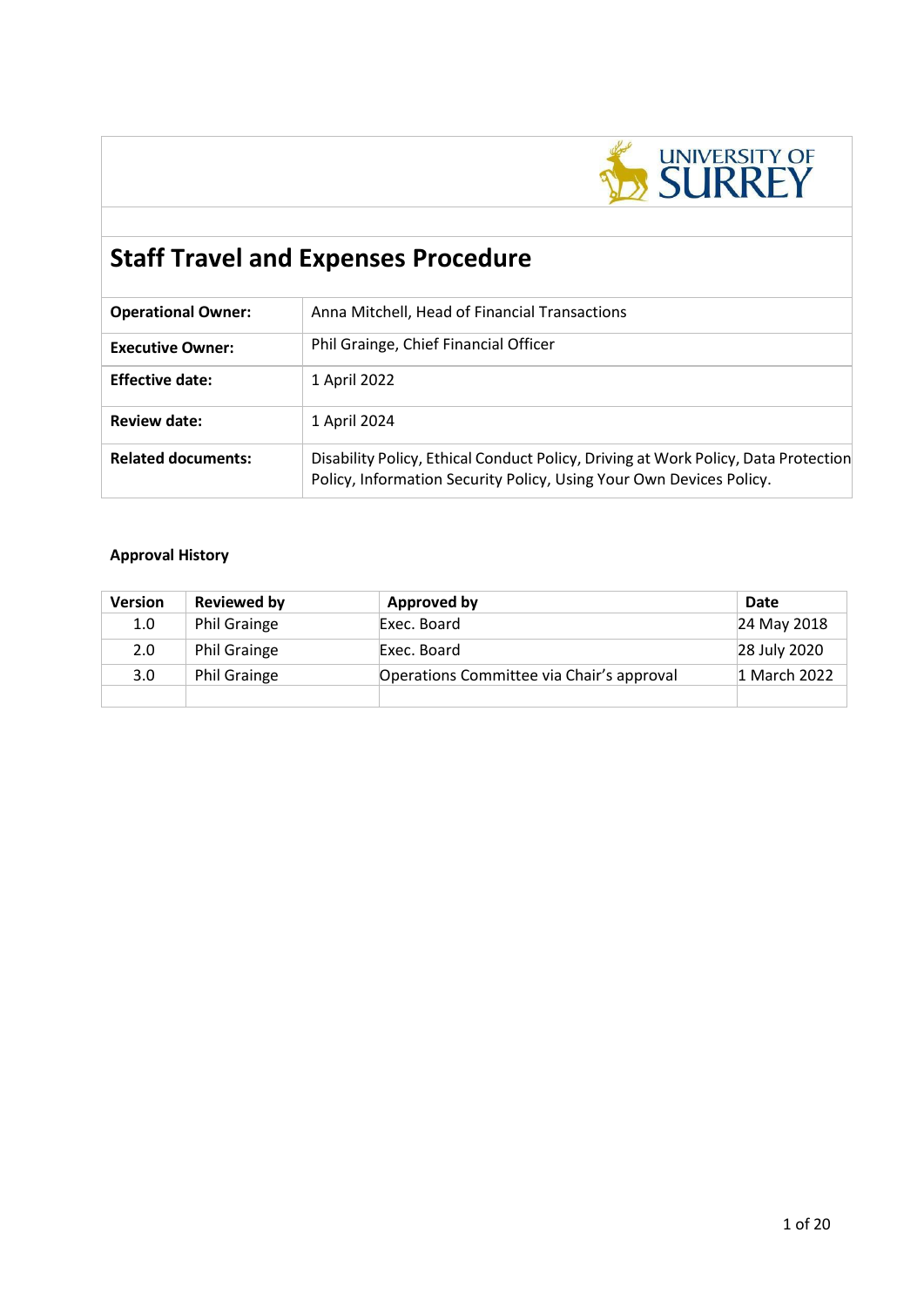| 1.1   |                                                                           |
|-------|---------------------------------------------------------------------------|
| 1.2   |                                                                           |
| 1.3   |                                                                           |
| 2.1   |                                                                           |
|       |                                                                           |
| 2.1.3 |                                                                           |
|       |                                                                           |
| 2.2   |                                                                           |
| 2.2.1 |                                                                           |
| 2.2.2 |                                                                           |
| 2.2.3 | Travelling with a Dual Purpose (University and Non-University Business) 9 |
|       | 2.2.3.1                                                                   |
|       |                                                                           |
| 2.3   |                                                                           |
| 2.3.1 |                                                                           |
| 2.3.2 |                                                                           |
|       |                                                                           |
|       | 2.3.3.1                                                                   |
|       | 2.3.3.2                                                                   |
|       |                                                                           |
| 2.3.5 |                                                                           |
| 2.3.6 | Transfers Between Airport/Railway Station and Accommodation/Venue  13     |
| 2.3.7 |                                                                           |
| 2.3.8 |                                                                           |
|       |                                                                           |
| 2.4.1 |                                                                           |
| 2.4.2 |                                                                           |
| 2.4.3 |                                                                           |
| 2.4.4 |                                                                           |
| 2.5   |                                                                           |
| 2.6   |                                                                           |
| 2.6.1 |                                                                           |
| 2.6.2 |                                                                           |
| 2.6.3 |                                                                           |
| 2.6.4 |                                                                           |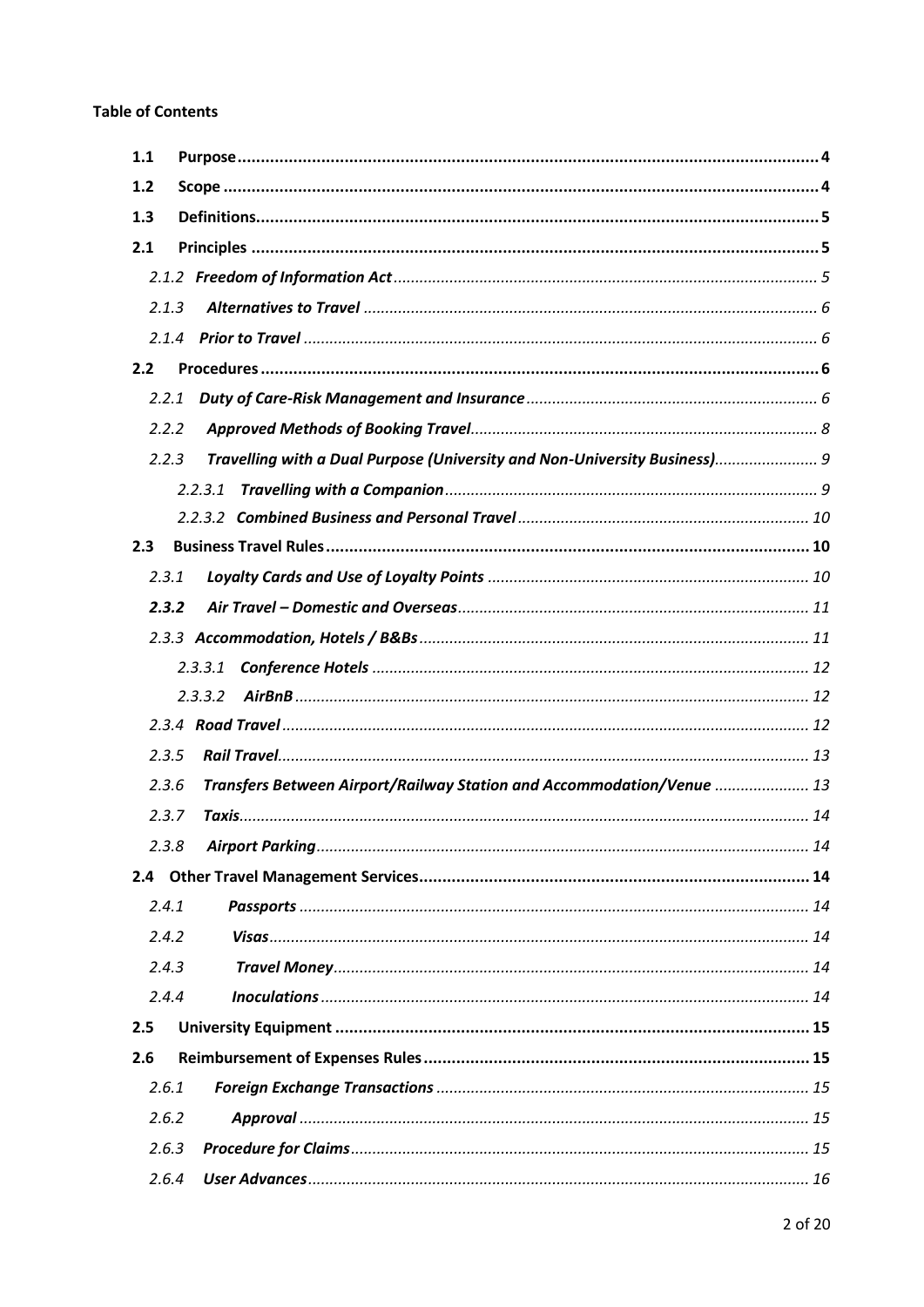|   | 2.6.5 |         |  |
|---|-------|---------|--|
|   | 2.6.6 |         |  |
|   | 2.6.7 |         |  |
|   | 2.6.8 |         |  |
|   |       | 2.6.8.1 |  |
|   |       | 2.6.8.2 |  |
|   | 2.6.9 |         |  |
| 3 |       |         |  |
|   | 3.1   |         |  |
|   | 3.2   |         |  |
|   | 3.3   |         |  |
|   | 3.4   |         |  |
|   |       |         |  |
|   | 3.4.2 |         |  |
|   | 3.4.3 |         |  |
|   |       |         |  |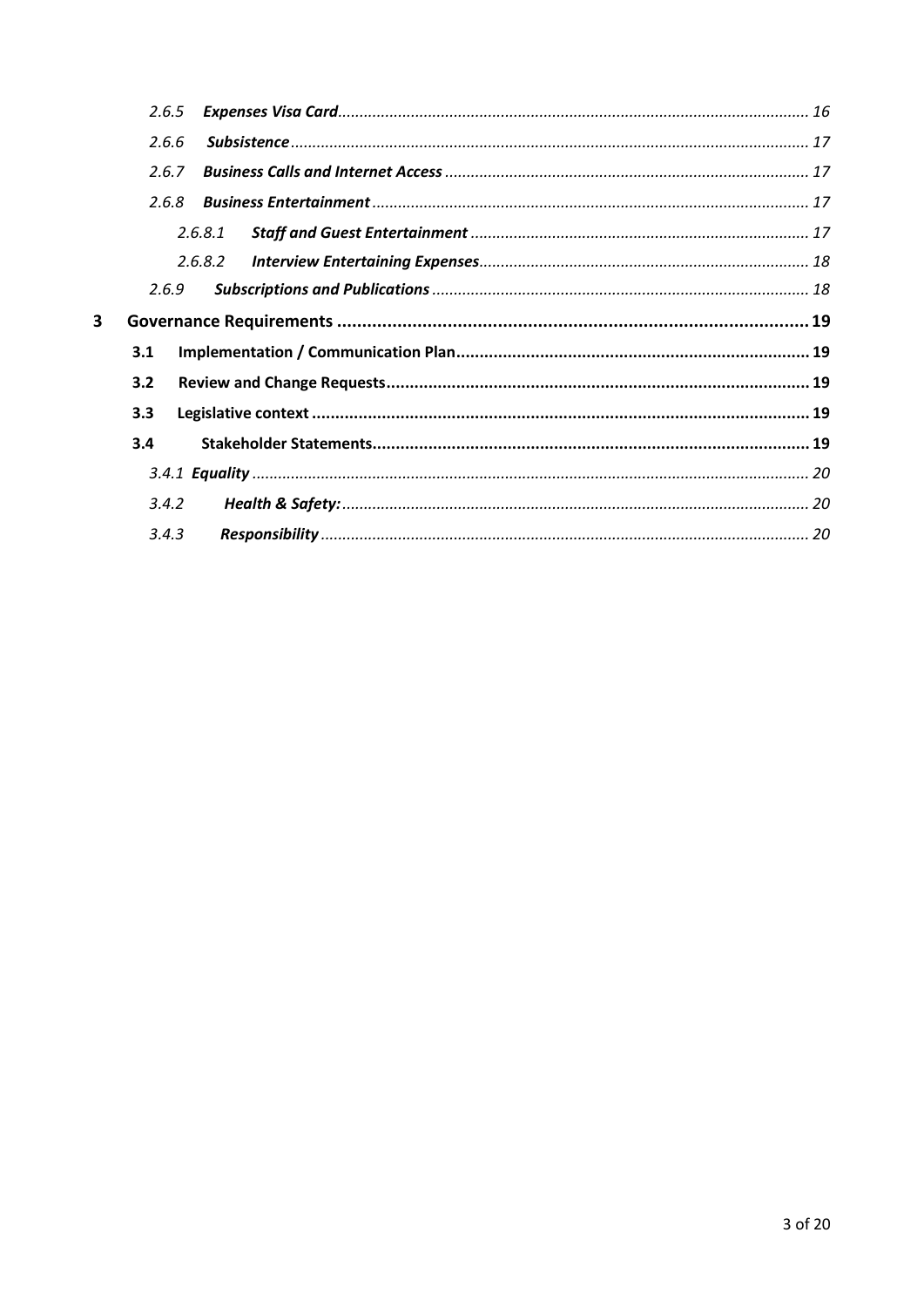# <span id="page-3-0"></span>**1 Introduction**

# **1.1 Purpose**

This policy sets out the procedure to be followed when making business travel arrangements to ensure that Travellers are safe, their well-being is considered and that the travel arrangements made represent value for money.

This policy also provides guidance to members of staff when claiming expenses which have been necessarily incurred by them when undertaking activities on behalf of the University. It includes details of types of expense that may be claimed, and the procedure for making a claim.

Adhering to this policy will ensure:

- Compliance with Duty of Care requirements
- Value for money. The value for money will be measured in terms of the total cost of the travel, staff time, reasonable adjustments and opportunity costs, which include the likelihood of travel arrangements changing which may impact on the ticket type purchased
- Compliance with HMRC rules and requirements for tax dispensation

Provided that the procedures set out within this policy are followed, staff will be covered by the University's Travel Insurance Policy and no additional tax or National Insurance contribution liability will arise. Staff will not need to report details within their tax returns.

It is brought to the Traveller's attention that failure to follow the policy may result in staff not being covered by the Travel Insurance Policy and, where the policy has been deliberately circumvented, disciplinary action may be taken by the University.

**Any queries regarding this policy should be addressed, in the first instance, to the Finance Services Team by emailin[g financeservices@surrey.ac.uk](mailto:financeservices@surrey.ac.uk) or calling X3244.**

**Any queries regarding compliance of a specific travel booking or expense should be raised with the Finance Services Team in advance of costs being incurred and approval sought from the relevant EB member where the Team so advises.**

**The CFO will have the final decision on any compliance issues.**

# <span id="page-3-1"></span>**1.2 Scope**

This policy applies to:

- All travel in a professional capacity by employees of the University
- All travel by Post-Graduate Research (PGR) students of the University, for the purposes of their studies, as directed by their supervisors
- All non-Surrey staff who are travelling for the University of Surrey (e.g. visitors and honorary fellows) where the travel is directly related to academic (learning and/or research) purposes organised or and paid for by the University
- Student travel booked by the University such as Student Ambassadors (students who support the recruitment and schools liaison work as inspirational role models by attending events at local schools and colleges)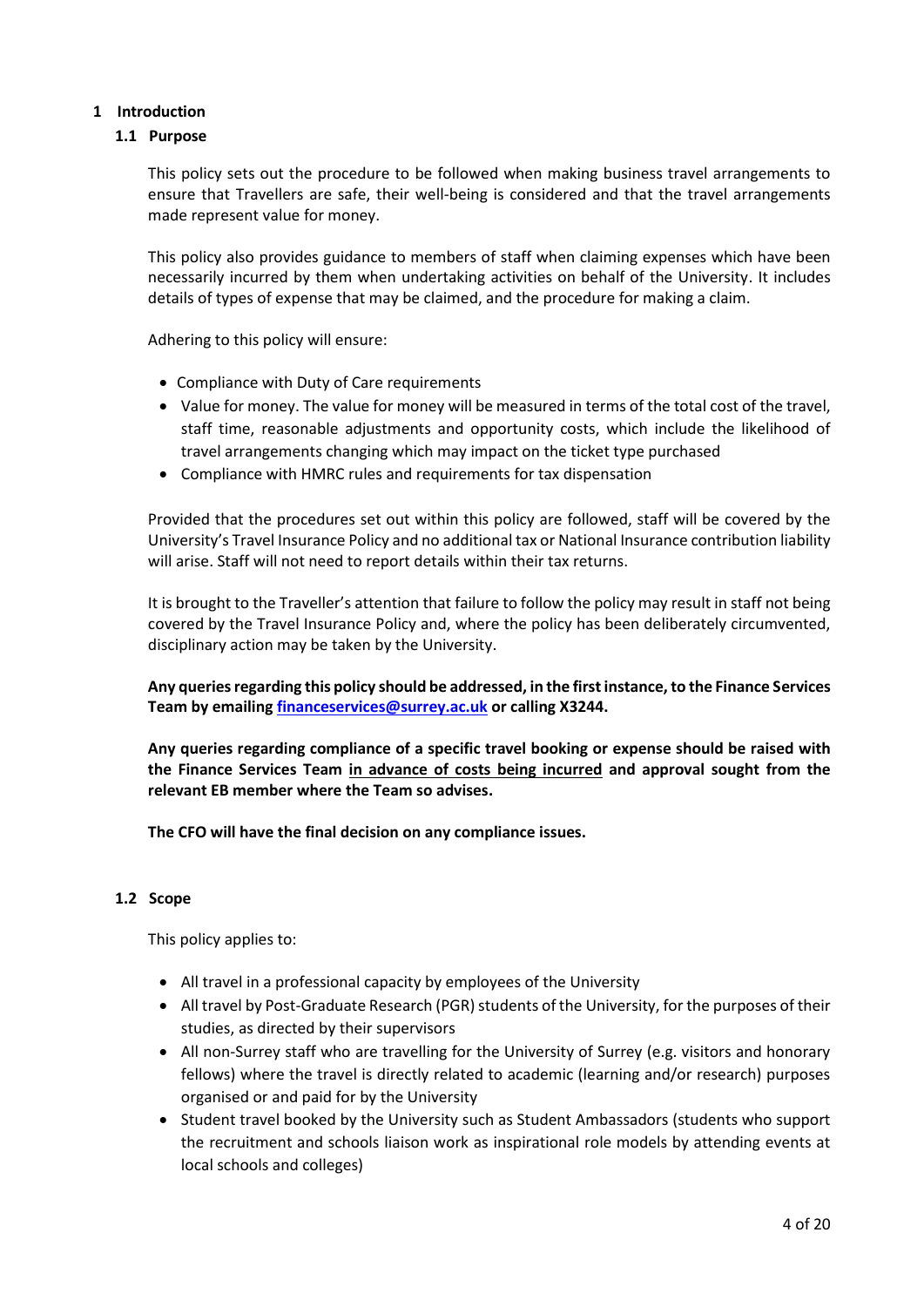Financial Approvals and Flight Class restrictions under this policy do not apply to:

- Travel and subsistence costs that are being fully and directly reimbursed through another party e.g. invited speaker at a conference. However, similar prudence should be applied where other sources of funding are provided
- Individuals that are self-employed or work as contractors or consultants unless travelling on University of Surrey business at the request of the University
- Student travel booked by the individual student where the University is not reimbursing the travel costs or where specific departmental guidance for reimbursement applies

Where funding has been provided by an external party and its rules are explicitly stated, those rules shall take precedence, but the Traveller must always remain mindful of the University's reputation when using external funds as the general public do not readily distinguish between external and internal funds. In the absence of specific conditions the University's travel policy shall apply.

# <span id="page-4-0"></span>**1.3 Definitions**

- *1.3.1* **Travellers:** refers to all individuals referenced in section 1.2 Scope
- *1.3.2* **Budget Holder:** refers to the individual responsible for the budget against which travel is being booked and from whom financial approval shall be sought. In the event that the Budget Holder is the Traveller the next level of Agresso approver will provide financial approval (this will normally be the Traveller's line manager).
- *1.3.3* **Line Manager:** refers to the individual to whom the Traveller reports and will approve absence from office and relevant risk assessments.
- *1.3.4* **Lowest Logical Fare:** the lowest fare among flights that arrive or depart within a specific time window around the Traveller's requested arrival or departure times, taking into consideration the time spent in transit and the number of stopovers.
- *1.3.5* **Travel Management Company (TMC):** refers to the company providing a travel booking service. This includes but is not limited to flight tickets, hotel bookings and rail tickets.

# **2 Policy and Procedures**

# <span id="page-4-1"></span>**2.1 Principles**

 All travel and expenditure decisions should be made in the best interests of the University and in consideration of th[e Ethical Conduct Policy.](https://www.surrey.ac.uk/sites/default/files/2019-12/ethical-conduct-policy.pdf) This includes the decision to travel and the means and cost of the travel.

# <span id="page-4-2"></span>*2.1.2 Freedom of Information Act*

All staff must consider the nature, frequency and level of the expenses they incur and the impact this information may have in the public domain. Staff expenses are a frequent subject of requests under the Freedom of Information Act and Executive Board member expenses are published on the University website on a quarterly basis.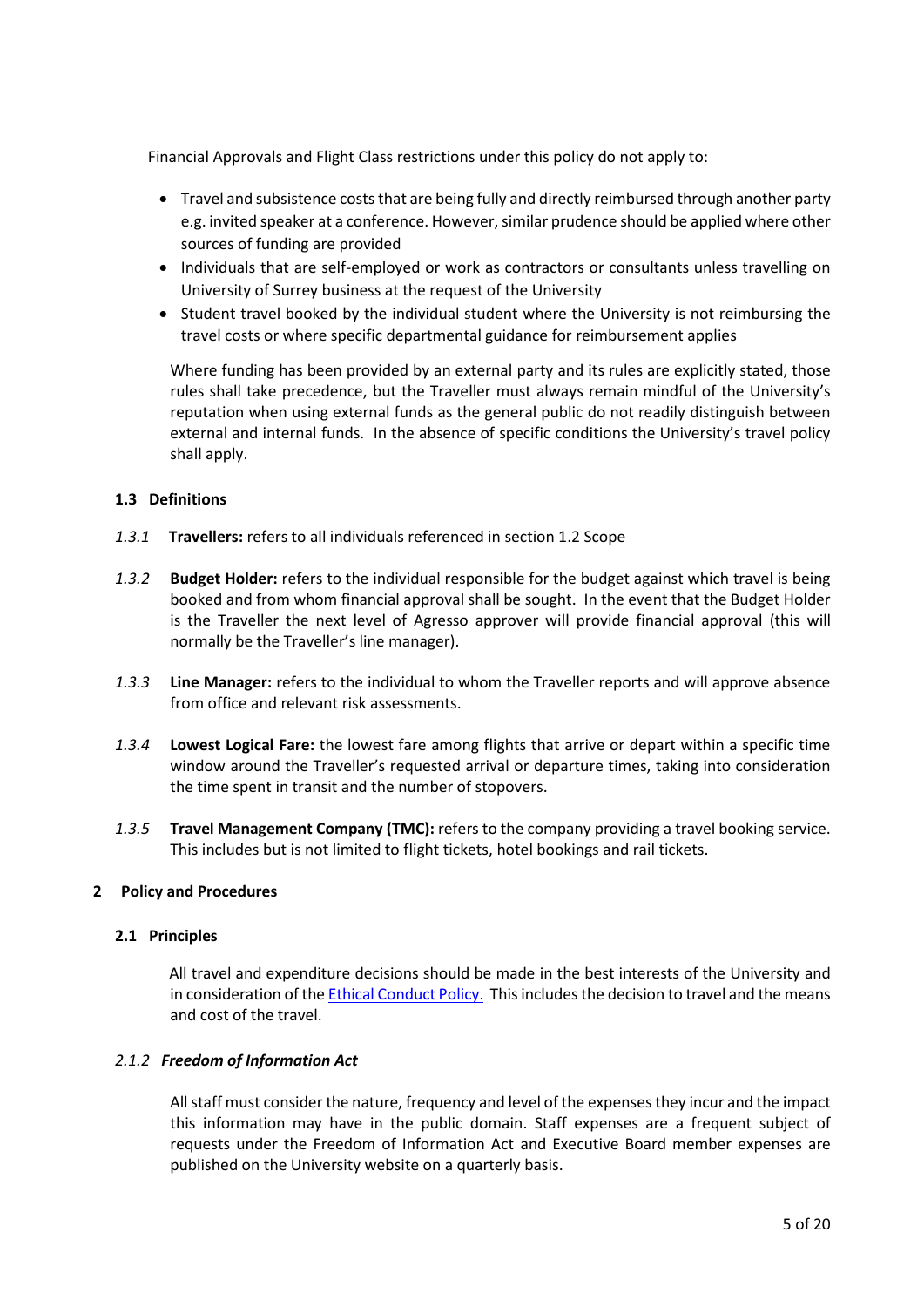# <span id="page-5-0"></span>*2.1.3 Alternatives to Travel*

It must be deemed necessary for the employee to travel to a particular place, on a particular occasion, to perform the duties of their employment or their career development (including but not limited to training courses, placement meetings or conferences).

The University is committed to reducing its overall impact on the environment. As travel accounts for a significant proportion of the University's scope 3 carbon emissions, Travellers can contribute to reducing these emissions by considering alternatives to travel such as:

- Holding the meeting via video/web/telephone conferencing
- Sharing transport if travelling to the same meetings as colleagues

The Approver may request that the Traveller demonstrates they have considered all other options.

# <span id="page-5-1"></span>*2.1.4 Prior to Travel*

For all international travel, prior to formal booking, the Traveller should request Budget Holder agreement to travel (and line manager agreement where the line manager is not the budget holder).

When travelling on University business, the Traveller is required to book the most cost effective method of travel taking into consideration their schedule, the duration of travel, personal safety and wellbeing. Where necessary or appropriate, the carbon footprint or environmental impact may form part of the selection criteria.

Before any travel is booked the Traveller is responsible for:

- Demonstrating to the Budget Holder, if requested, that the travel is essential
- Confirming with the Budget Holder that sufficient budget is available
- Complying with any absence requirements for their department
- Completing all relevant risk assessments such as for High Risk travel destinations and, if applicable, a hazardous working risk assessment for the activities to be undertaken during the travel period
- Ensuring that all the Occupational Health requirements, such as inoculations or malaria prophylaxis, have been started or completed as necessary

Disabled travellers will be supported in their travel requirements in compliance with the [Disability Policy.](https://www.surrey.ac.uk/sites/default/files/disability-policy.pdf)

# <span id="page-5-2"></span>**2.2 Procedures**

# <span id="page-5-3"></span>*2.2.1 Duty of Care-Risk Management and Insurance*

As a responsible employer the University will take all reasonable measures to ensure their Travellers are safe.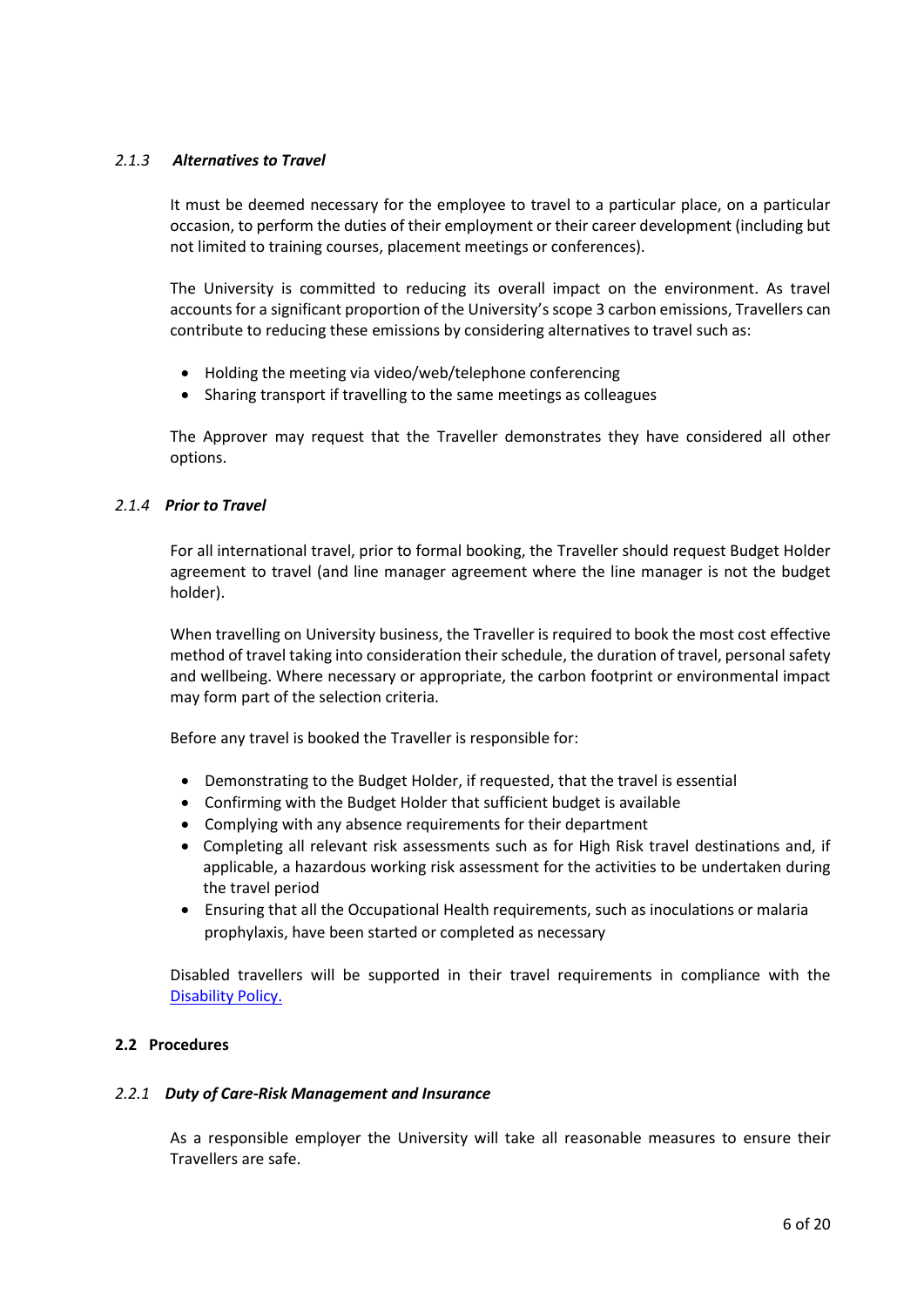Therefore, the University needs to make sure the Traveller and their Line Manager have taken every precaution to secure their safety before, during and after travel.

Adhering to this policy ensures that:

- The Traveller will be covered by the University's Business Travel Insurance Policy, other than in exceptional circumstances which will be handled on a case by case basis e.g. travel to a restricted country as outlined by the Foreign Office
- The University Procurement, Security and Insurance Teams, via the TMC, are aware of all travel plans and can keep the Traveller informed about unexpected levels of risk, to help ensure a sensible decision on whether to travel or not, can be made
- If an unforeseen event occurs overseas, the University will be better informed to locate and contact affected staff and offer support to enable Travellers to return home, or move to a safe location.

The Traveller should consult the risk management tool provided by the University. Details can be found on SurreyNet under [business travel.](https://surreynet.surrey.ac.uk/staff-services/business-travel/travel-insurance-health-and-safety-brexit-advice) This tool gives information about potential risks at a destination based on a variety of data sources.

| Level 1 | <b>Risk Level Low</b>      |
|---------|----------------------------|
| Level 2 | <b>Risk Level Moderate</b> |
| Level 3 | Risk Level Medium          |
| Level 4 | Risk Level High            |
| Level 5 | Risk Level Extreme         |

Where a destination is classed as a Risk Level 1 to 3, the Traveller is required to familiarise themselves with the recommendations and to follow the advice contained within the University risk management tool. The Traveller will confirm they have applied due diligence by completing a Duty of Care declaration regarding the risk assessment, as part of the travel approval process.

To ensure a Traveller's safety for high risk or extreme risk destinations, Risk Levels 4 and 5, a bespoke risk assessment should be completed with the support of Health and Safety, before booking. Please contact [safety@surrey.ac.uk](mailto:safety@surrey.ac.uk) for support. Health and Safety will assist the Traveller to complete a tailored risk assessment for their destination which needs to be signed off by the Traveller's manager and/or Head of School. Attempting to travel to a high risk or extreme risk destination without this risk assessment will not be approved. For some destinations additional insurance will be required and the cost must be approved by the budget holder prior to booking travel. Please contact the insurance department for guidance. [insurance@surrey.ac.uk](mailto:insurance@surrey.ac.uk)

Where travel is booked well in advance of the departure date, or where the destination risk profile is volatile, the Traveller is required to re-visit the risk assessment and, in discussion with the Budget Holder and their Line Manager, agree if travel should proceed.

For insurance purposes, any Traveller with a pre-existing medical condition must be signed off by a healthcare professional as 'fit to travel'.

This means the Traveller will be required to confirm, as part of the TMC booking approval process prior to travel, that they have discussed with their GP/surgeon/nurse/clinic that they will be travelling on University business, that their condition(s) can be managed whilst travelling, that the healthcare professional sees no valid reason why they cannot travel, and that this is noted on the Traveller's medical file. If it is a stable condition that is being managed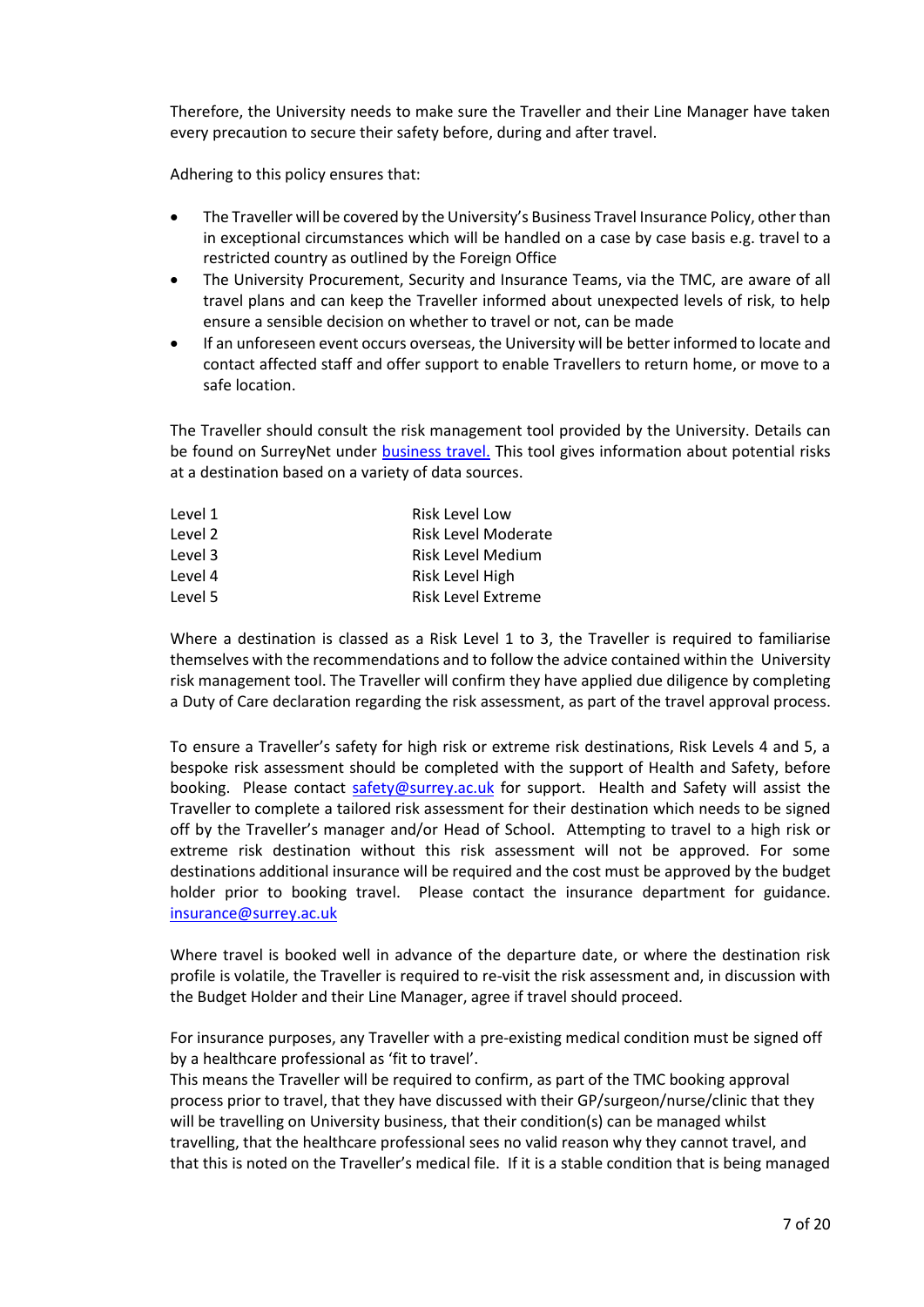the Traveller would only be required to refer back to their healthcare professional if their condition changes.

If in doubt, the University's Insurance department should be contacted to confirm that the Traveller will be covered under the University's existing policy. The University trusts its employees to act in the best interests of themselves and the University at all times.

Domestic travel is currently seen as low risk, however travel booked by the TMC will automatically be incorporated into the travel risk management tool.

Travellers/Arrangers should complete all elements of the risk declaration prior to travel being approved.

As part of the approval process via the TMC, the Traveller will be requested to confirm the Duty of Care process has been followed which includes:

- The Traveller has permission to undertake work which involves travel away from your normal place of work for the duration of the travel period.
- The Traveller has completed the necessary Duty of Care checks using the tools provided and understands all possible risks and how to mitigate them. For high or extreme risk destinations, a risk assessment has to be approved by the University and a copy is held by Health and Safety.
- The Traveller is fit to travel and to perform their duties during the travel period. The Travel Insurance Policy states that "If you have a pre-existing medical condition you must be signed off as fit to travel by your healthcare professional". The Traveller will be required to confirm that they have complied with the travel insurance requirements stated.
- For Travel booked outside of the TMC, a pre-approval form incorporating the Duty of Care declaration must be completed and approved.

If the Traveller does not accurately declare this information it may result in them not being fully insured. In exceptional cases the Traveller may face disciplinary action.

If a departmental Arranger is used to fulfill the travel booking, it is the responsibility of the Traveller to confirm to the Arranger, that the Duty of Care elements have been completed. In the event that the Traveller does not satisfactorily advise the Arranger, he or she will indicate that the Duty of Care declaration is incomplete. Guidance for Arrangers is provided as an attachment to this policy.

Where a third party is booking and paying the full travel costs directly, the Traveller will be required to undertake the Duty of Care process by completing a pre-approval form.

# <span id="page-7-0"></span>*2.2.2 Approved Methods of Booking Travel*

The University has a Preferred TMC Supplier. Using this TMC will help the Traveller achieve value for money measured by the standard set out in Section 1.1. It will also allow the University to meet its Duty of Care requirements to the Traveller and will help to measure its carbon footprint levels for reporting purposes.

Bookings for all flights (domestic or international), accommodation (domestic or international) ,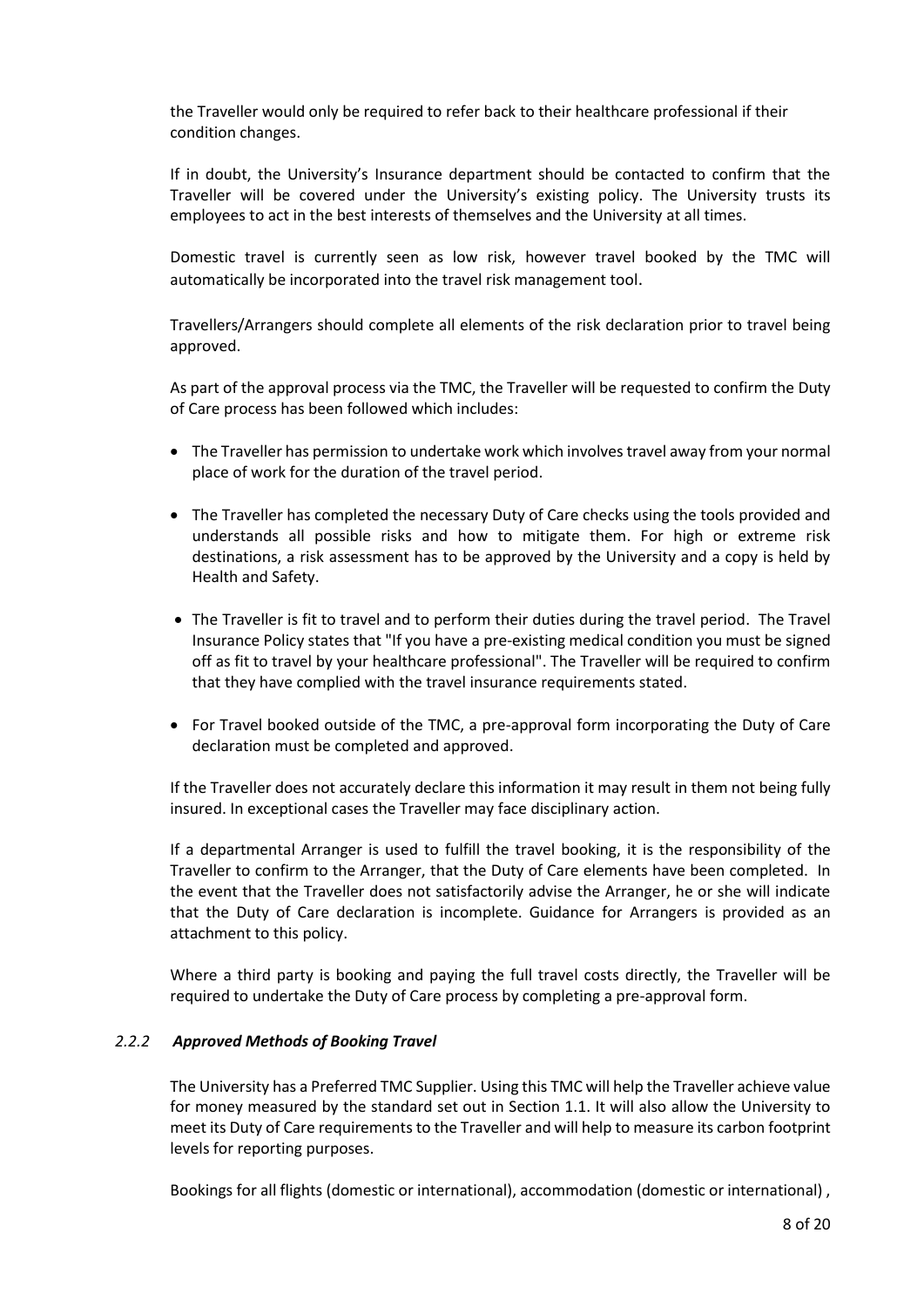overseas rail travel, overseas car hire and overseas taxis etc. must be made using the TMC's [online booking tool,](https://www.go2book.travel/js/clarity/current/#/logon) or by contactin[g the booking team](https://surreynet.surrey.ac.uk/staff-services/business-travel/booking-travel-accommodation) via phone or email. Permitted exceptions to using the TMC include:

- Domestic Rail Travel (although the TMC should be used where possible)
- Conference hotel bookings where the accommodation is included as part of the conference booking, although the flights should still be booked via the TMC.

The online booking tool should be used for simple overseas and domestic flights, overseas and domestic hotel accommodation, overseas car hire, international rail travel and, where possible, domestic rail travel.

Contacting the TMC booking team is recommended for complex itineraries where there are multiple destinations and/or (overseas) internal flights are required.

In an emergency the TMC may accept a travel booking without prior approval. The University will deal with these retrospectively on a case by case basis.

# <span id="page-8-0"></span>*2.2.3 Travelling with a Dual Purpose (University and Non-University Business)*

# <span id="page-8-1"></span>*2.2.3.1 Travelling with a Companion*

The University recognises that Travellers visiting a business location may wish to be accompanied by a companion (spouse, partner, family member or friend). This is acceptable provided the companion does not travel at the University's expense. This applies to companions who are also University of Surrey employees where the trip is not directly related to their University business.

The companion's travel must be invoiced separately and paid for privately. This can be arranged by contacting the TMC, who will book the entire trip and ensure that the University is invoiced for only the approved employee's travel costs. The Traveller is required to pay the companion's travel costs at the time of booking. The University insurance team should also be notified of any lengthy periods of travel where the traveller is not conducting business and thus outside of the business travel insurance policy.

Booking travel with a personal element can be complicated. If a University Arranger is arranging the travel, the Traveller should be available to arrange payment for the personal element. If the Traveller is not available at the time of booking it will only be possible to book the business element of the travel.

Where a disabled staff member has a need for support staff to travel with them the funding for travel of support staff will come under *reasonable adjustments (Equality Act 2010).*  Each case will be judged on a case-by-case basis and only declined if the cost was deemed to be prohibitive.

Academic staff with primary or shared carer responsibility who wish to accept invitations to attend conferences to present papers or give poster presentation which involve overnight stays or travel overseas, which has not been previously possible due to carer arrangements, can apply to the [Vice Chancellor's Inclusion and Career Investment Awards](https://surreynet.surrey.ac.uk/vice-chancellors-inclusion-and-career-investment-awards) to claim for carer costs in-line with the eligibility criteria outlined within the Fund.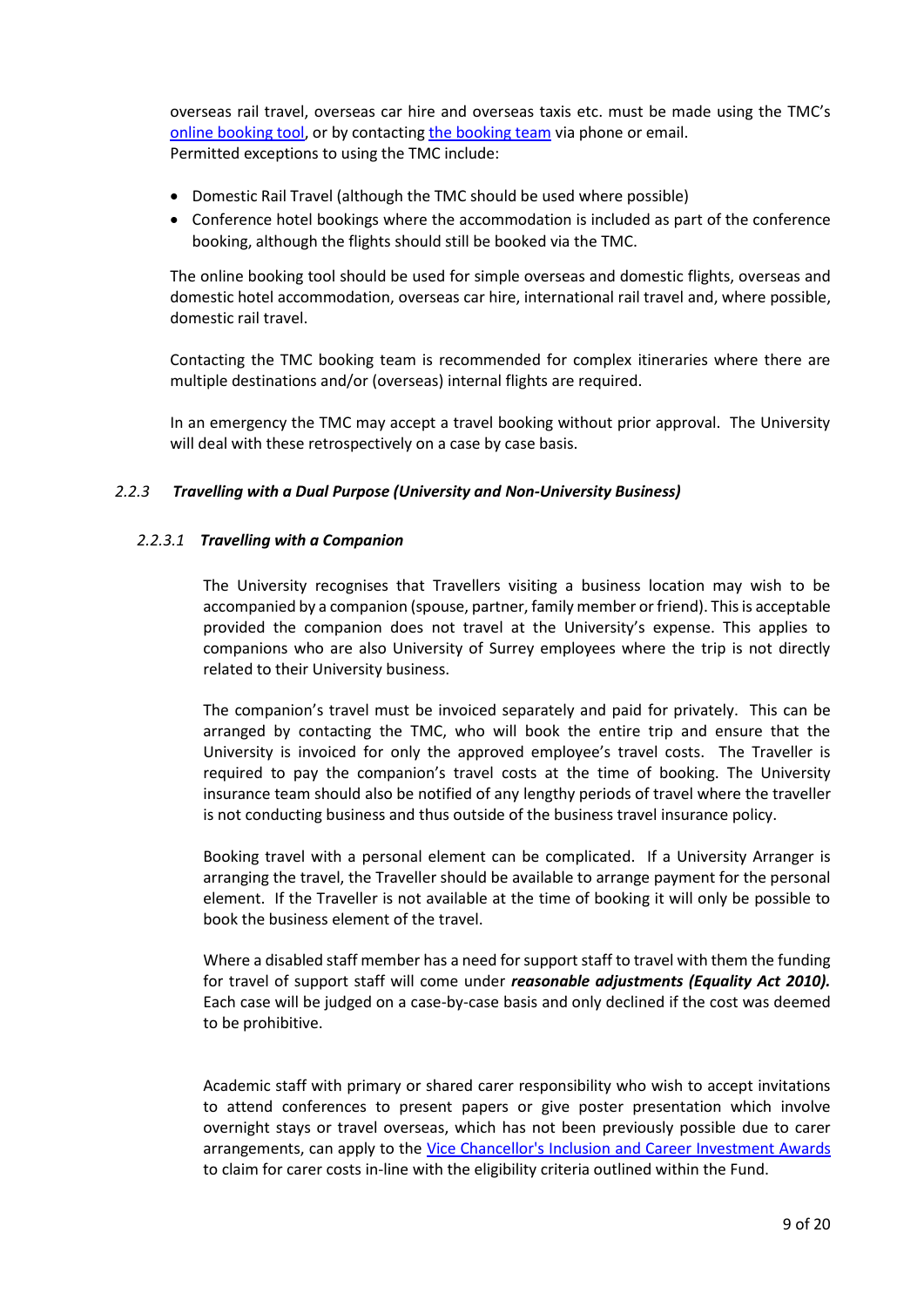# <span id="page-9-0"></span>*2.2.3.2 Combined Business and Personal Travel*

Combined business and personal travel is acceptable where the cost of the business part of the travel is not increased as a result of the extension and where the Traveller meets all of the costs relating to the personal element e.g. whilst attending an overseas conference the trip may be extended to include a holiday, provided that the duration of the personal part of the trip does not exceed the business part. Extensions which exceed the business element of travel must be discussed in advance with the Head of Financial Transactions and approved by the Line Manager. Please refer to:

# **[HMRC Guidance Notes on Employee Travel.](https://www.gov.uk/government/publications/490-employee-travel-a-tax-and-nics-guide)**

The University travel insurance policy applies when travelling abroad on University business, personal travel insurance should be arranged to cover holiday before or after a business trip, and for any companion travelling with the Traveller.

# <span id="page-9-1"></span>**2.3 Business Travel Rules**

Travellers and Travel Approvers are required to select the most cost effective means of transport to meet the travel need. Value for money should be judged in consideration of the criteria set out in section 1.1 including:

- Business need as set out in this policy
- Total cost of the travel (flights, accommodation, transfers and subsistence),
- Duration of the travel
- Likelihood of travel requirements varying.
- Reasonableness of the travel conditions such that staff can perform their duties effectively

# <span id="page-9-2"></span>*2.3.1 Loyalty Cards and Use of Loyalty Points*

Employees are required to travel in the most cost effective class available regardless of carrier. The Traveller may not select an airline or accommodation based on the use of personal loyalty cards.

Provided there is no cost impact to the University, the Traveller's private loyalty scheme points may be used to upgrade flights at the individual's convenience. The University will not reimburse the equivalent cost of upgrade from Economy, neither will it reimburse any administration charges or additional taxes arising from these transactions.

The individual may also use their loyalty points to personally purchase other benefits such as air lounge passes.

Where Travellers use personal loyalty points to cover the cost of hotel accommodation, the University will not reimburse the equivalent cost of the accommodation.

<span id="page-9-3"></span>Corporate air miles are collected by the University and will be allocated for the benefit of the University e.g. to allow Postgraduate Students to attend conferences that they would not otherwise be able to afford. Please contact the Procurement Department for information at Procurement@surrey.ac.uk.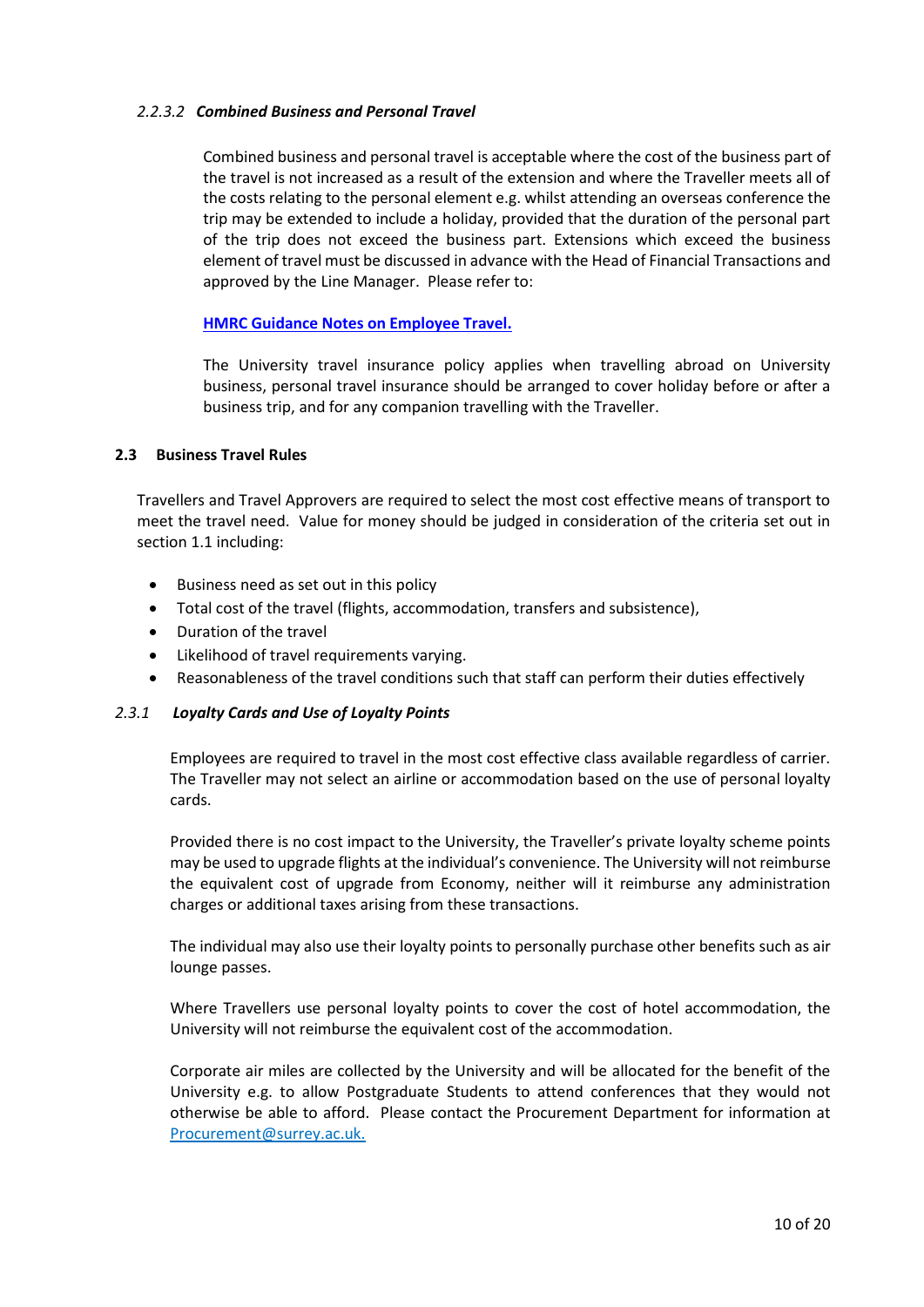# *2.3.2 Air Travel – Domestic and Overseas*

Travellers and Approvers are required to select the **lowest logical fare** that complies with this policy. Lowest logical fare is defined as the lowest fare among flights that arrive or depart within a specific time window around the Traveller's requested arrival or departure times, taking into consideration the time spent in transit and the number of stopovers.

The default class of travel for **all** flights is Economy.

On an exceptional basis a Budget Holder may approve Premium Economy where there is a clear rationale for the upgrade. Approval must be received prior to booking.

Only in very rare circumstances should Business Class travel be considered. Business Class travel must be fully justified on business grounds and approved by an Executive Board member prior to booking.

Guidelines:

| <b>Premium Economy</b> | Only to be considered on an exceptional basis for an individual flight leg<br>exceeding 5 hours    |
|------------------------|----------------------------------------------------------------------------------------------------|
| <b>Business Class</b>  | Only to be considered in very rare circumstances for an individual flight<br>leg exceeding 8 hours |
| <b>First Class</b>     | Not allowable under any circumstances                                                              |

Routing as directly as possible with flight transfers selected on the grounds of cost and time efficiency, not individual flight leg length

Where the travel is externally sponsored, the Budget Holder is responsible for ensuring that the sponsor(s) contract with the University allows a class of travel above Economy, and that the sponsor will refund the full cost to the University directly. In all cases, the use of extra funds to upgrade travel from Economy to a higher class must not reduce the ability of the Budget Holder to meet any other contractual obligations to the external sponsor. The Budget Holder must ensure the sponsor does not consider the difference from University Policy as taking advantage of their funding.

Where there are **medical grounds** for requiring alternative class of travel, line managers can refer Travellers to Occupational Health to assist in the decision-making process.

The Budget Holder is expected to take reasonable steps to find funds for such requests in line with the University's [Disability Policy.](https://portal.surrey.ac.uk/https/www.surrey.ac.uk/sites/default/files/disability-policy.pdf) Where extra funds are not available, or the business need is insufficient to justify the extra cost, the travel request may be declined.

The University will not pay for items that are considered personal choice expenses (e.g. seat selection or excess baggage costs) unless there is clear evidence of medical need or Executive Board member approval with a justification of why it is reasonable for the University to bear the cost.

# <span id="page-10-0"></span>*2.3.3 Accommodation, Hotels / B&Bs*

Where an overnight stay is required, staff should book accommodation through the University TMC to help ensure value for money and to meet the University's Duty of Care requirements.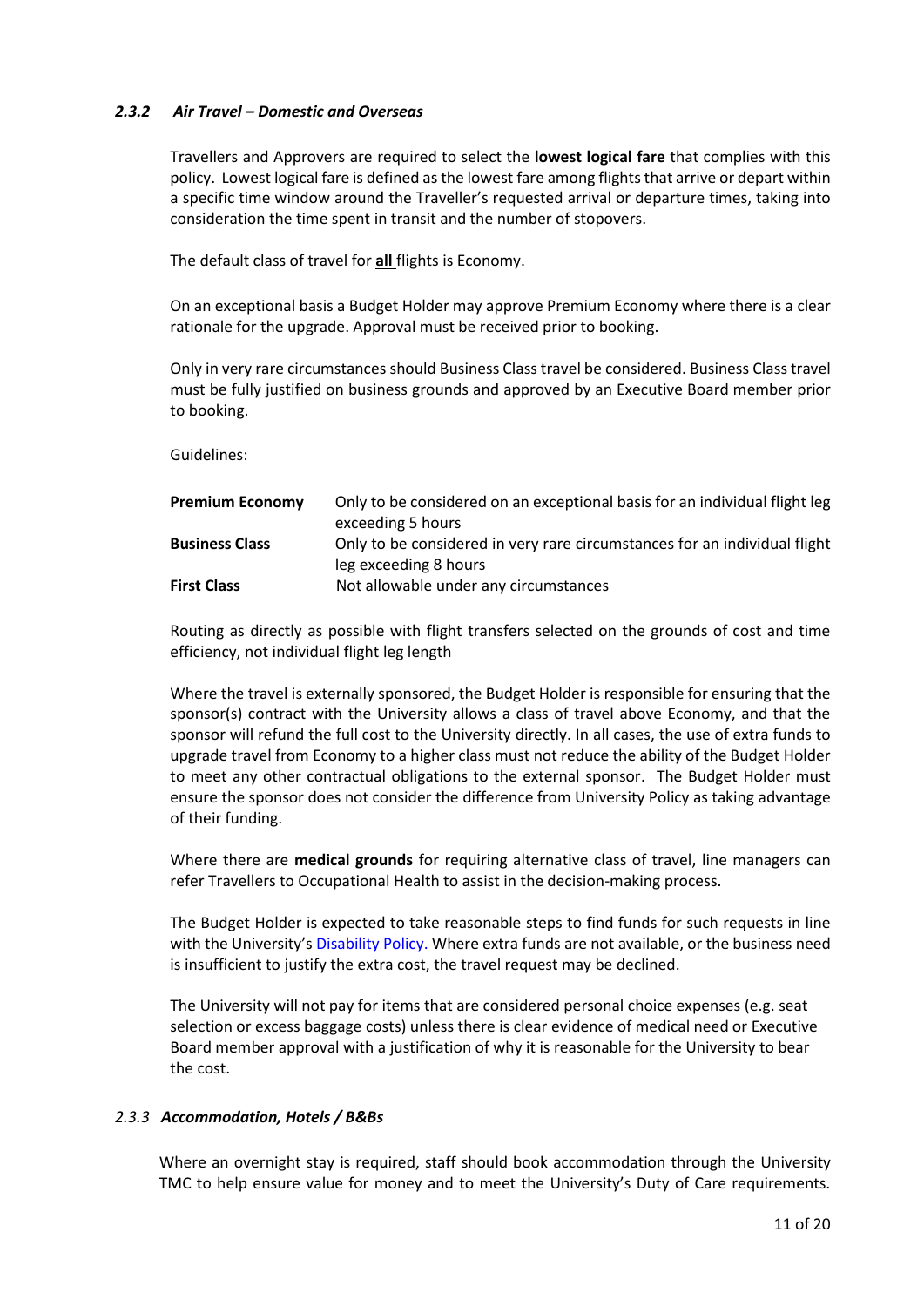Accommodation offered by the TMC has been evaluated to ensure it is compliant with safety requirements.

Appropriate accommodation is defined as a three star hotel in the UK and the equivalent overseas. Serviced apartments available via the TMC are also considered acceptable. Occasionally four star or higher hotels may offer a lower price than a typical acceptable three star hotel, due to special pricing promotions or the need to increase occupancy at short notice. Where the Traveller can demonstrate that a hotel outside of the normal three star policy represents better value for money and the Budget holder or Line Manager approves, then it is acceptable to book.

# <span id="page-11-0"></span>*2.3.3.1 Conference Hotels*

Travellers attending conferences or other similar events may use the TMC to book the entire travel itinerary including their hotel (at the conference rate), flights and the conference fee. This requires the Traveller to call or email the TMC (and will incur a booking fee). Complex bookings can be rejected by the TMC if this is something that goes beyond a simple conference booking and payment.

# <span id="page-11-1"></span>*2.3.3.2 AirBnB*

The University does not approve the use of AirBnB as the University cannot guarantee meeting its Duty of Care requirements and individuals will not be covered by University insurance.

# <span id="page-11-2"></span>*2.3.4 Road Travel*

The most cost-effective mode of transport should be used when travelling on University business.

Hire cars are generally more cost effective than the use of a private car for journeys over 100 miles in a single day. Hire cars should be booked through the University preferred supplier and paid for via Agresso. Fuel costs can be claimed via the Agresso expenses system.

In the event that employees are required to travel off site during the working day, and the round trip is expected to take less than 4 hours, the University Pool Car scheme is available. Please see the **Travel and Transport** pages for further detail.

In the event that the use of an employee's private car is the most cost-effective form of travel, mileage claims may be made using the Staff Expense process, subject to the following:

- Mileage costs for journeys between Stag Hill, Manor Park and the Research Park may only be claimed if no other reasonable form of transport (such as public transport or pool vehicle) is available, or the employee has specific needs.
- It is the responsibility of the employee to ensure that they have adequate insurance in place to cover the use of a motor vehicle for business purposes.
- See the **[Driving at Work Policy](http://www.surrey.ac.uk/about/our-policies)**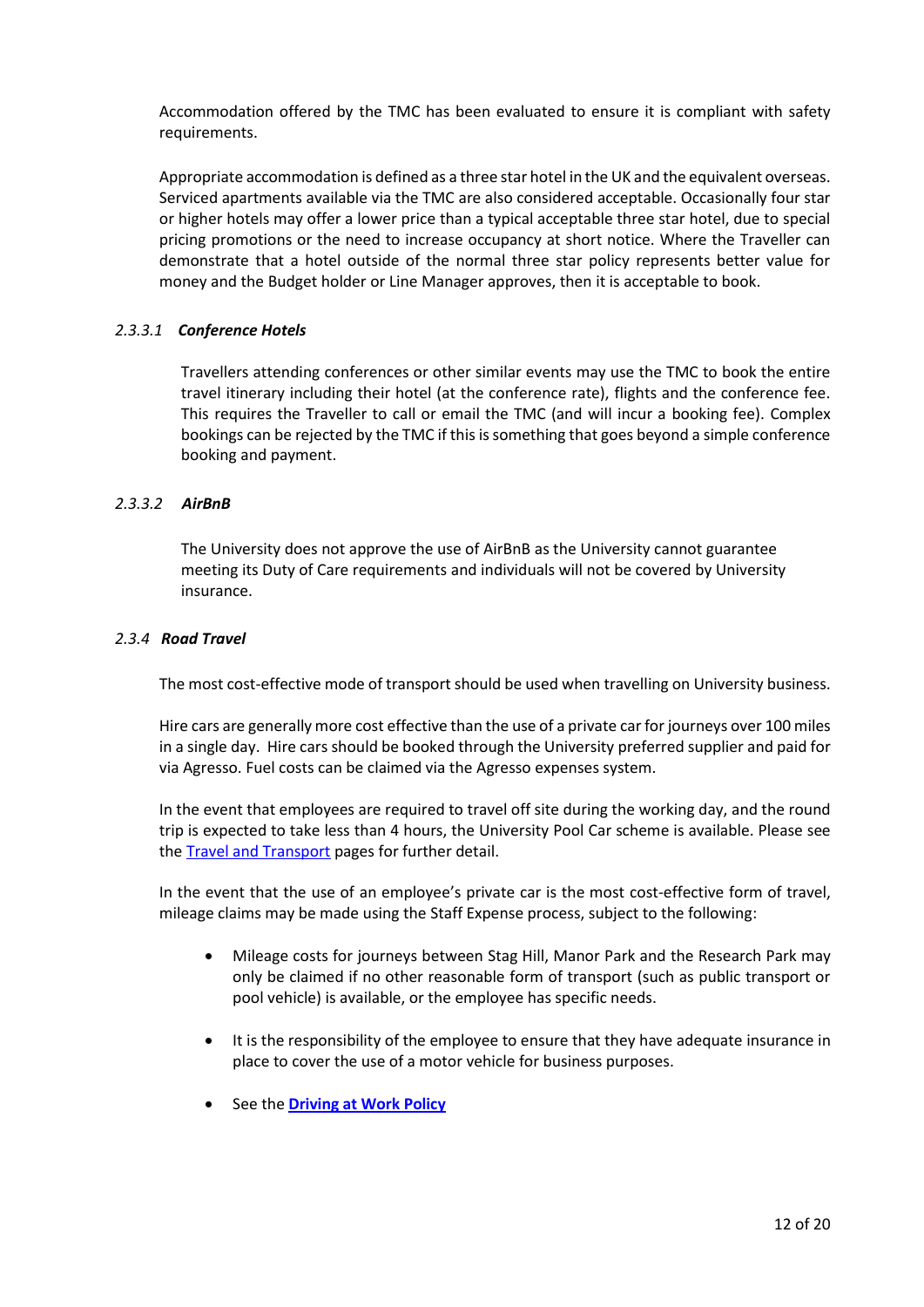| University staff mileage rate:   | 45p per mile for first 100 miles<br>15p per additional mile |
|----------------------------------|-------------------------------------------------------------|
| Allowance per passenger carried: | 5p per mile                                                 |
| Motorcycle:                      | 24p per mile                                                |
| Cycle:                           | 20p per mile                                                |

Any future addition of a staff company car scheme will include mileage rates specific to that scheme and will not be covered by the rates stated in this section of this policy.

# <span id="page-12-0"></span>*2.3.5 Rail Travel*

All international rail travel (including Eurostar) must be booked via the TMC to ensure that the travel risk management tool is completed (refer to 2.3.6 regarding transfers). Where appropriate and practicable, domestic rail travel should also be booked using the TMC to support Duty of Care.

To obtain value for money on rail journeys the University expect Travellers to use standard class travel unless:

- The cost of First Class is no higher than Standard Class
- The member of staff is required by the University or other sponsoring organisation to travel with someone from another institution who is not travelling in Standard Class or equivalent
- The funding sponsor for the work being undertaken allows First Class travel and will refund the full cost without the requirement of subsidy from any other aspect of the project. The payments must comply with the University's [Ethical Conduct Policy](https://www.surrey.ac.uk/sites/default/files/Ethical%20Conduct%20Policy.pdf)

It is the Traveller's responsibility to provide any additional information to the Approver to support a request for a higher class of travel.

Irrespective of whether the conditions above are met, the Budget Holder is never obliged to approve the higher class of travel where funds are not available or the business need does not justify the extra cost.

Personal Rail Cards may be used but only the cost incurred for rail tickets will be reimbursed. The University does not fund the purchase of rail cards.

# <span id="page-12-1"></span>*2.3.6 Transfers Between Airport/Railway Station and Accommodation/Venue*

Where possible and practicable, public transport should be utilised taking into consideration cost, time and personal safety.

<span id="page-12-2"></span>Where appropriate, the TMC should be consulted as to the most practical and safe options available for overseas onwards transfers, and where possible, these should be pre-booked as part of the travel itinerary.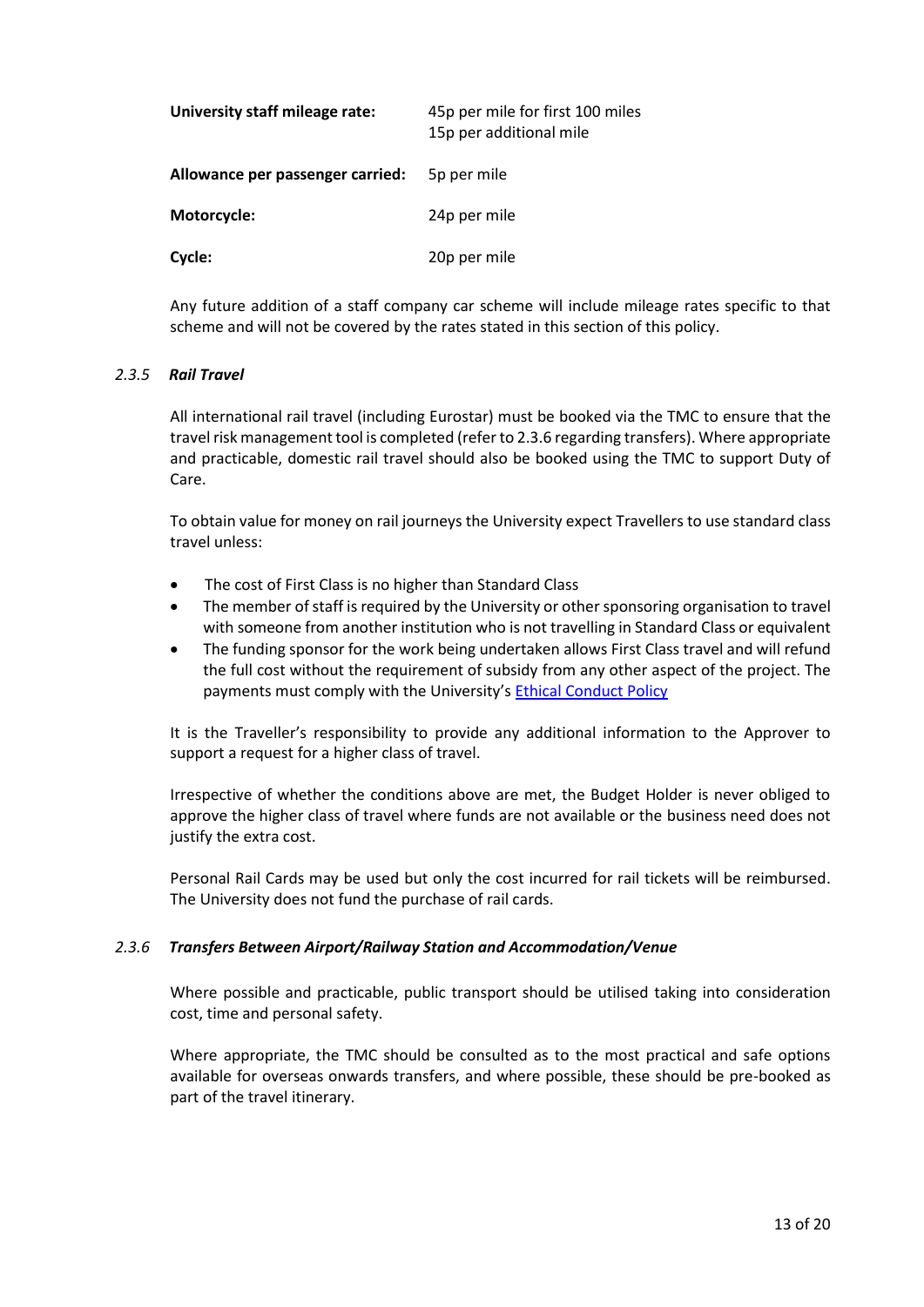# *2.3.7 Taxis*

Where no other appropriate form of transport is available or suitable (e.g. late night travel, no practical public transport links or, risk to personal safety) the University will reimburse the cost of taxi fares incurred whilst travelling on University business via Agresso Expenses.

The use of taxis by members of staff, where the journey commences at the University, Surrey Sports Park or the Research Park, during business hours, is restricted to exceptional circumstances such as a reasonable adjustment to comply with the Equality Act. In order to justify a taxi journey there must be a verifiable business need for travel by taxi. In instances where it is necessary to transport equipment between sites, the use of pool vehicles (Enterprise Car Share tool) should be the primary option.

Where possible overseas taxis should be pre-booked with the TMC. Please refer to the Business Travel webpages<https://surreynet.surrey.ac.uk/staff-services/business-travel>

#### <span id="page-13-0"></span>*2.3.8 Airport Parking*

The cost of airport parking should be considered against the costs and practicality of public transport and/or taxis and the cheaper options selected. The Traveller should also give consideration to their wellbeing and those of others. The University would not advise that Travellers drive immediately after a night long-haul flight.

#### <span id="page-13-1"></span>**2.4 Other Travel Management Services**

#### <span id="page-13-2"></span> *2.4.1 Passports*

It is the responsibility of individual members of staff to ensure that they are in a possession of a valid passport for travel. No reimbursement will be made by the University for the cost of renewal or replacement of passports or additional passports for members of staff with dual nationality.

#### <span id="page-13-3"></span> *2.4.2 Visas*

The TMC can provide advice as to the appropriate visa required by the Traveller. The TMC should be used in the first instance to source the visa, which should be charged to the project code as part of the travel costs.

#### <span id="page-13-4"></span>*2.4.3 Travel Money*

Money can be ordered on-line from the Post Office and collected on campus from the in-house Post Office counter.

#### <span id="page-13-5"></span> *2.4.4 Inoculations*

The Traveller, as part of their travel risk assessment, should establish what vaccinations are required for their destination using [http://www.fitfortravel.nhs.uk.](http://www.fitfortravel.nhs.uk/) Occupational Health may be consulted and vaccinations are also available through [Cordell](https://portal.surrey.ac.uk/https/cordellhealth.co.uk/) Health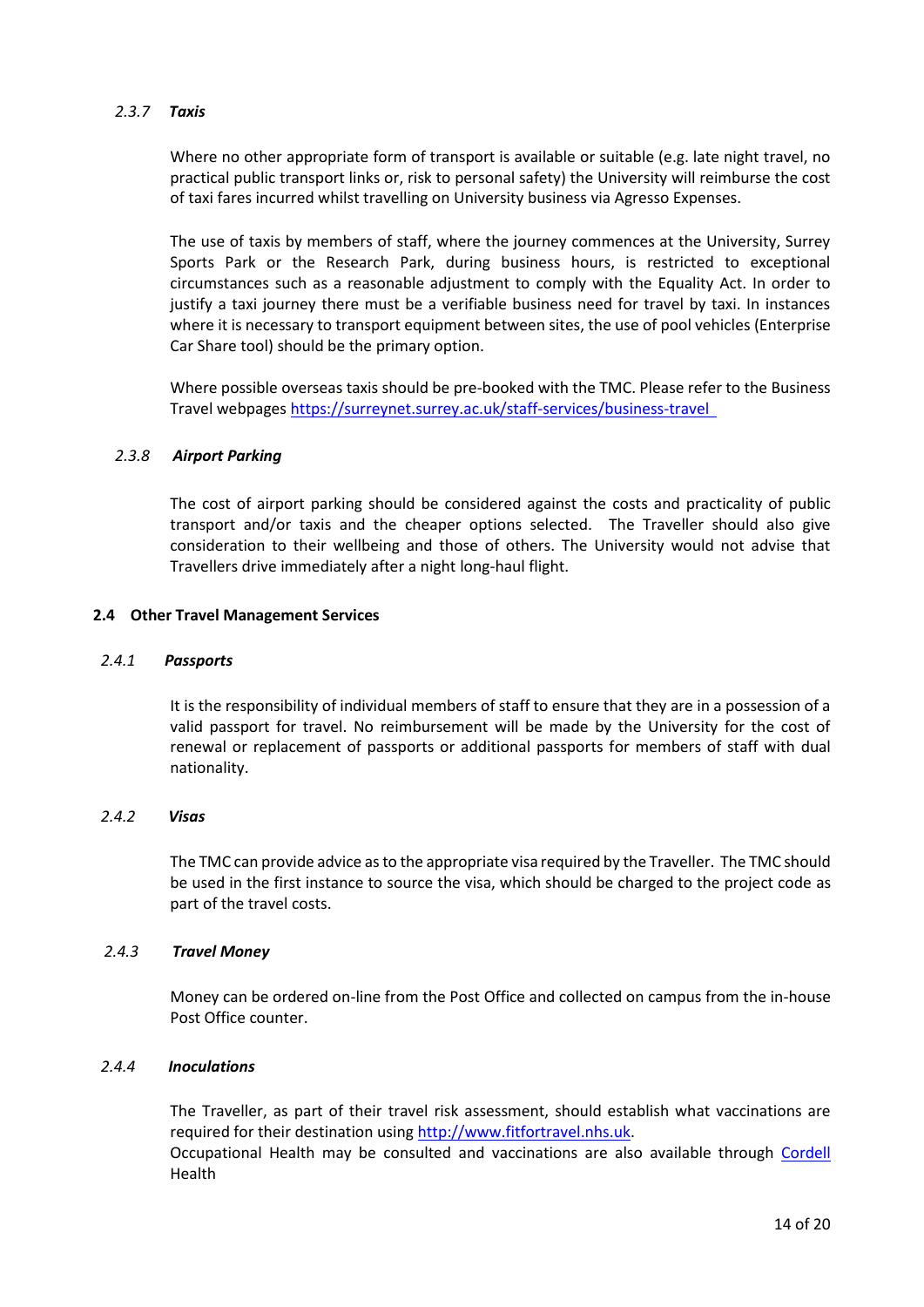Travellers may also use their own medical provider/surgery if preferred. Please note inoculations may take up to 6 weeks to complete. The Traveller must ensure sufficient time for inoculations ahead of travel as failure to enter a country due to a related discrepancy is not covered by insurance.

### <span id="page-14-0"></span>**2.5 University Equipment**

Any equipment such as laptops, mobile devices and phones being taken on a business trip must comply with the requirements of the [Data Protection Policy,](http://www.surrey.ac.uk/policies/data_protection_policy.htm) [Information Security Policy](http://www.surrey.ac.uk/policies/information_security_policy.htm) and Using [Your Own Devices Policy.](http://www.surrey.ac.uk/policies/using_your_own_devices_policy.htm)

#### <span id="page-14-1"></span>**2.6 Reimbursement of Expenses Rules**

As a general principle a member of staff will be reimbursed in full for expenses **wholly, necessarily and exclusively** incurred in the course of the University's business. All funds held and disbursed by the University, whatever their source, are subject to the terms of this policy.

**In order to avoid subsequent difficulties, any expenditure not clearly falling within this policy should be discussed in advance of any expense being incurred with Finance Services who may advise that approval is sought from the relevant EB member.**

**The University reserves the right to refuse reimbursement for any claim which does not conform to the policy.**

**The CFO will have the final decision on any compliance issues.**

# <span id="page-14-2"></span> *2.6.1 Foreign Exchange Transactions*

The University seeks to ensure that staff are reimbursed in full for expenses incurred. In the event of a shortfall arising from foreign exchange transactions where there is a difference between that generated by the Agresso system and that actually incurred, this should be separately claimed with the relevant evidence of payment (e.g. bank or credit card statement).

#### <span id="page-14-3"></span> *2.6.2 Approval*

Self-approval will apply to UK expense claims under £50. All expenses above this threshold will require Budget Holder or Line Manager approval (either via the TMC booking process or an email approval from the Budget Holder / Line Manager (UK expense only) submitted with the expense claim). Random audit testing will take place to ensure that claims are in accordance with the Staff Travel and Expenses Policy and have not previously been paid.

If by exception travel is booked outside of the TMC, the Traveller must seek the pre-approval of the Line Manager or Budget Holder and ensure that a [Pre-approval Form](https://portal.surrey.ac.uk/https/surreynet.surrey.ac.uk/sites/default/files/2022-01/Travel%20Pre%20Approval%20Non%20IAT%20travel%20August%202020.xlsx) is emailed (according to the form instructions) prior to travel, to instruct duty of care processes to be enabled.

# <span id="page-14-4"></span>*2.6.3 Procedure for Claims*

Expenses incurred on behalf of the University can only be processed via Agresso Expenses. Guidance on completion of the claim and pre-authorisation forms can be found on the Finance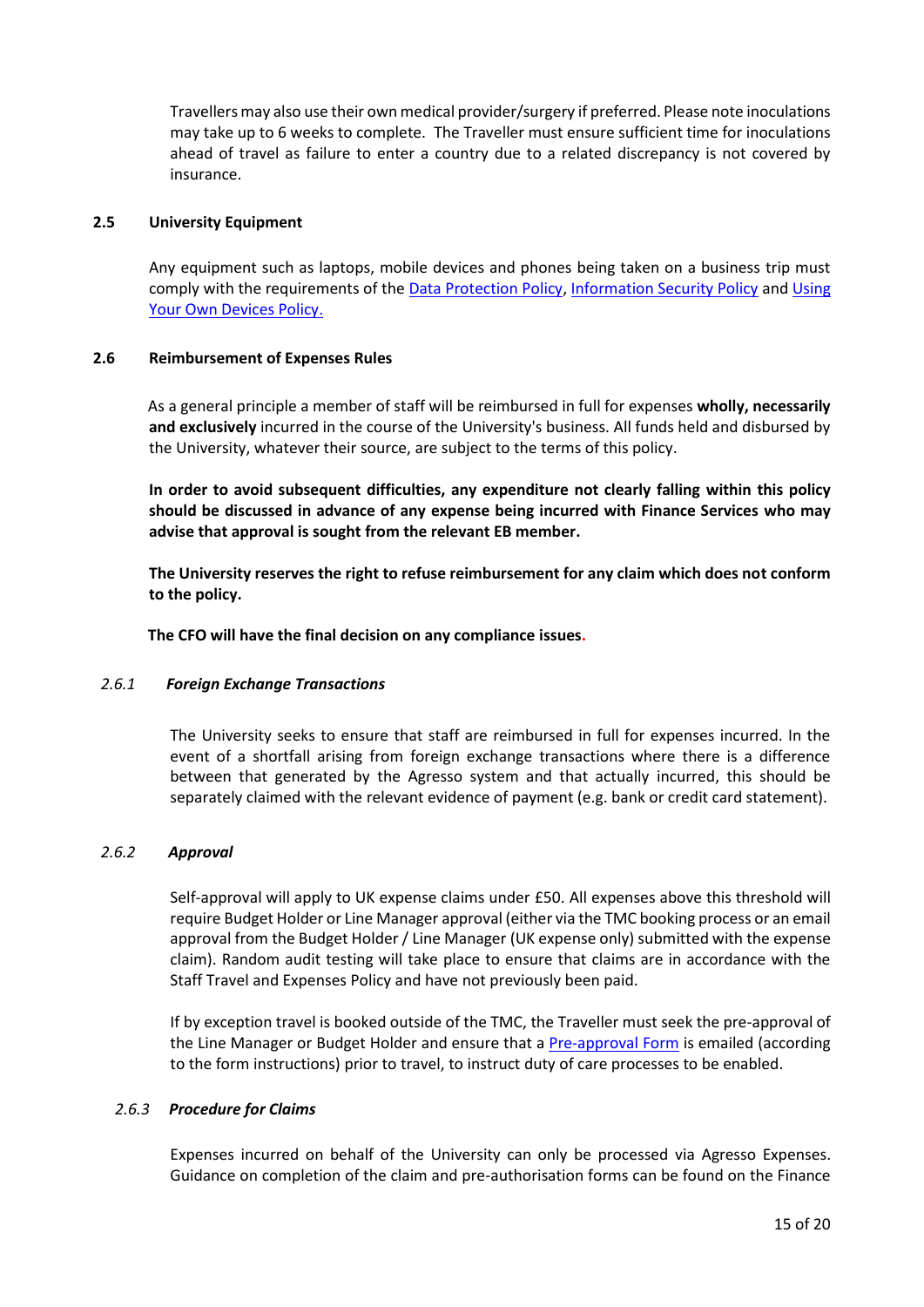Department SurreyNet pages [www.surrey.ac.uk/surreynet/departments/finance](http://www.surrey.ac.uk/surreynet/departments/finance) please refer to the 'How do I?' section.

- Claims must be made **within 3 months** of the expense being incurred
- Claims should be submitted electronically wherever possible (see above link for guidance)
- Any claims made outside of this timescale will only be accepted where fully justified and signed off by the member of staff's Head of Department
- Claims must be supported by **original itemised receipts** wherever the supplier can reasonably be expected to provide them (scanned copies are acceptable)
- Credit card receipts which do not provide details of the expense are not acceptable
- Claims for rail travel (where not booked through the TMC) must be evidenced by proof of payment, not just a copy of the rail ticket
- Expenses relating to a trip should be submitted on one claim where possible
- Costs relating to personal error will not be reimbursed e.g. copycat websites (such as ESTA or Visa websites) or additional travel costs to collect forgotten items
- Staff should note that any attempt to submit a false claim will be dealt with under the University's disciplinary procedures

# <span id="page-15-0"></span> *2.6.4 User Advances*

Advances against proposed expenses may be given at the discretion of the Head of Financial Transactions subject to the following conditions:

- Any advance will be limited to the anticipated expenditure (minimum £200) and must be authorised through pre-approval from the Line Manager or Budget Holder, ensuring that a Pre-approval Form is lodged with the Finance Services team
- A breakdown of the anticipated expenditure is to be attached to a completed Staff Expenses Advance Form and submitted to the Payroll Department, who are responsible for the administration of advances
- An advance for personal expenses must be cleared by submission of an expense claim form no later than one month after the date the expenditure was incurred.

The Payroll process will recover the advance regardless of whether an expense claim has been approved for payment or not, therefore, it is prudent to submit expense claims as soon as possible upon completion of the agreed advance period.

# <span id="page-15-1"></span> *2.6.5 Expenses Visa Card*

Where members of staff frequently incur expenses whilst travelling on University business, they may apply for an Expenses Visa card. If approved, the card may be used off campus for specific travel, subsistence or appropriate business entertainment costs which are compliant with this policy.

Applications for this card will be considered on an individual basis, and approval must be obtained from the relevant Business Finance Partner. Purchases made using the Expenses card are subject to this policy.

<span id="page-15-2"></span>**Costs incurred outside of this policy** will be **subject to reimbursement from the card holder** to the University and misuse of the card will be subject to disciplinary action.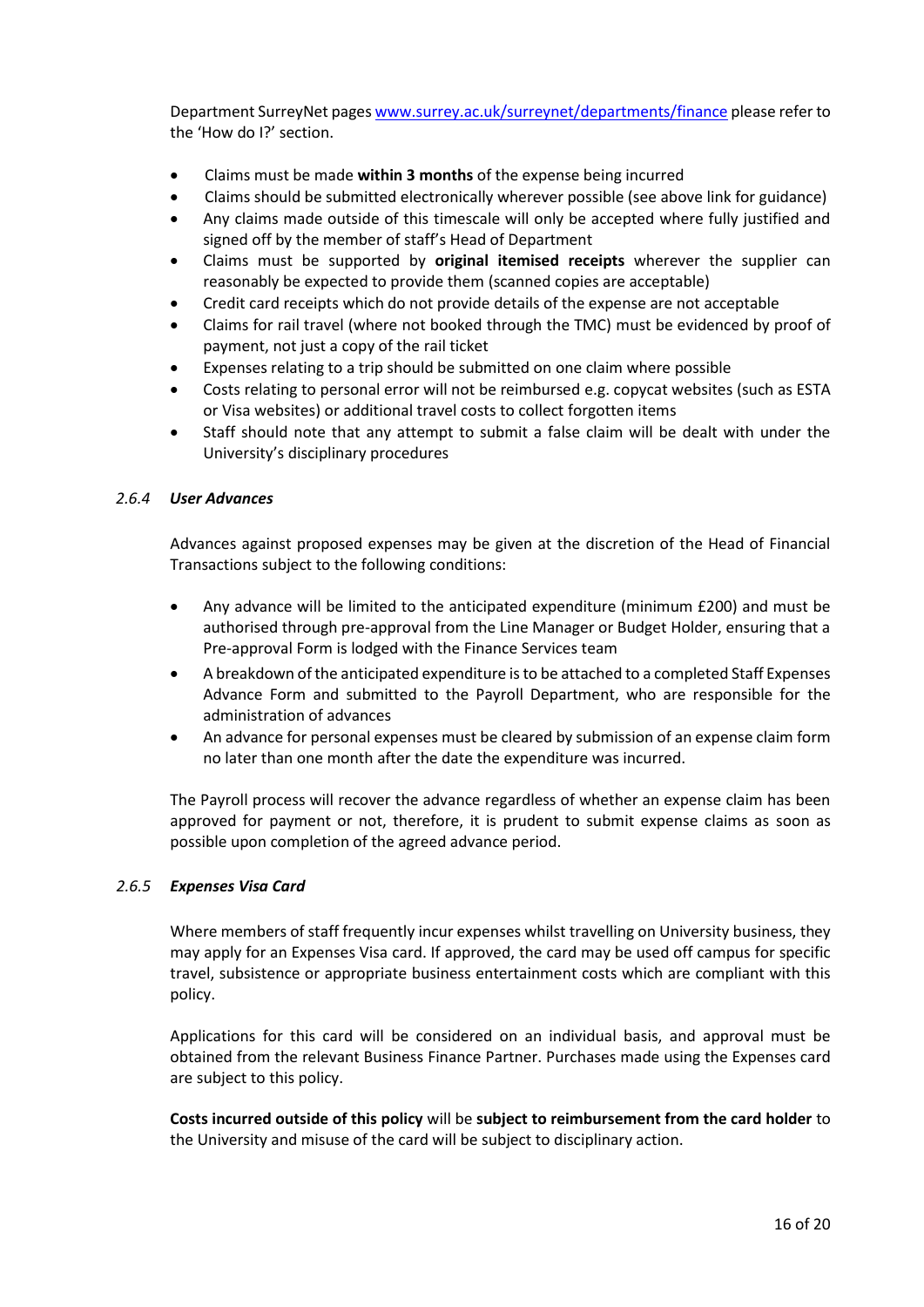### *2.6.6 Subsistence*

Staff who are necessarily away from their normal place of employment, or other University locations on University business for more than 4 hours over a recognised meal time are entitled to claim for subsistence.

Claims, supported by receipts, will be reimbursed up to the maximum level of expenditure as shown below:

**Breakfast** £15.00 max Following overnight stay or journey commencing before 7am **Lunch** £15.00 max Total cost including non-alcoholic drink. Alcohol is not claimable. **Dinner E30.00 max** Total cost including any drink. **Overseas subsistence** Guideline rates <http://www.hmrc.gov.uk/employers/wwsr-bench.pdf>

The expectation is that lunchtime subsistence will be limited to that which would normally be taken whilst at work, e.g. a sandwich and fruit or similar, and a non-alcoholic drink. The cost of alcoholic drinks taken at lunchtime either in the UK or overseas will not be reimbursed.

Subsistence claims for meetings being held over the lunchtime period are only allowable if the meeting cannot be held at any other time. The meeting should take place on campus, and should be consistent with a standard lunchtime meal i.e. a sandwich and fruit or similar, and a nonalcoholic drink.

#### <span id="page-16-0"></span>*2.6.7 Business Calls and Internet Access*

The cost of business telephone calls and/or internet access whilst travelling on University business may be claimed where accompanied by appropriate proof of payment.

Telephone calls should be made via the internet wherever possible (Skype or MS Teams for example) where internet access is provided or purchased during the same day or evening.

# <span id="page-16-1"></span>*2.6.8 Business Entertainment*

# <span id="page-16-2"></span>*2.6.8.1 Staff and Guest Entertainment*

Staff will be reimbursed reasonable entertaining costs for themselves and guests (e.g. client, sponsor or partner on a collaborative project) where there is a valid business purpose.

Guideline maximum levels of entertaining expenditure are shown below:

| Lunch  | £30.00 max | Per person including drinks and gratuities |
|--------|------------|--------------------------------------------|
| Dinner | £50.00 max | Per person including drinks and gratuities |

Where guests are entertained at lunchtime, the University's restaurant/catering facilities should normally be used. Only staff who can have a valid input to the business discussion should be included. The ratio of staff to guests should not normally exceed 1:1.

On an exceptional basis, the ratio can be a maximum of 3:1 for entertainment on the University campus and 2:1 elsewhere.

No reimbursement will be made for meals taken by University staff only and where there are no external guests.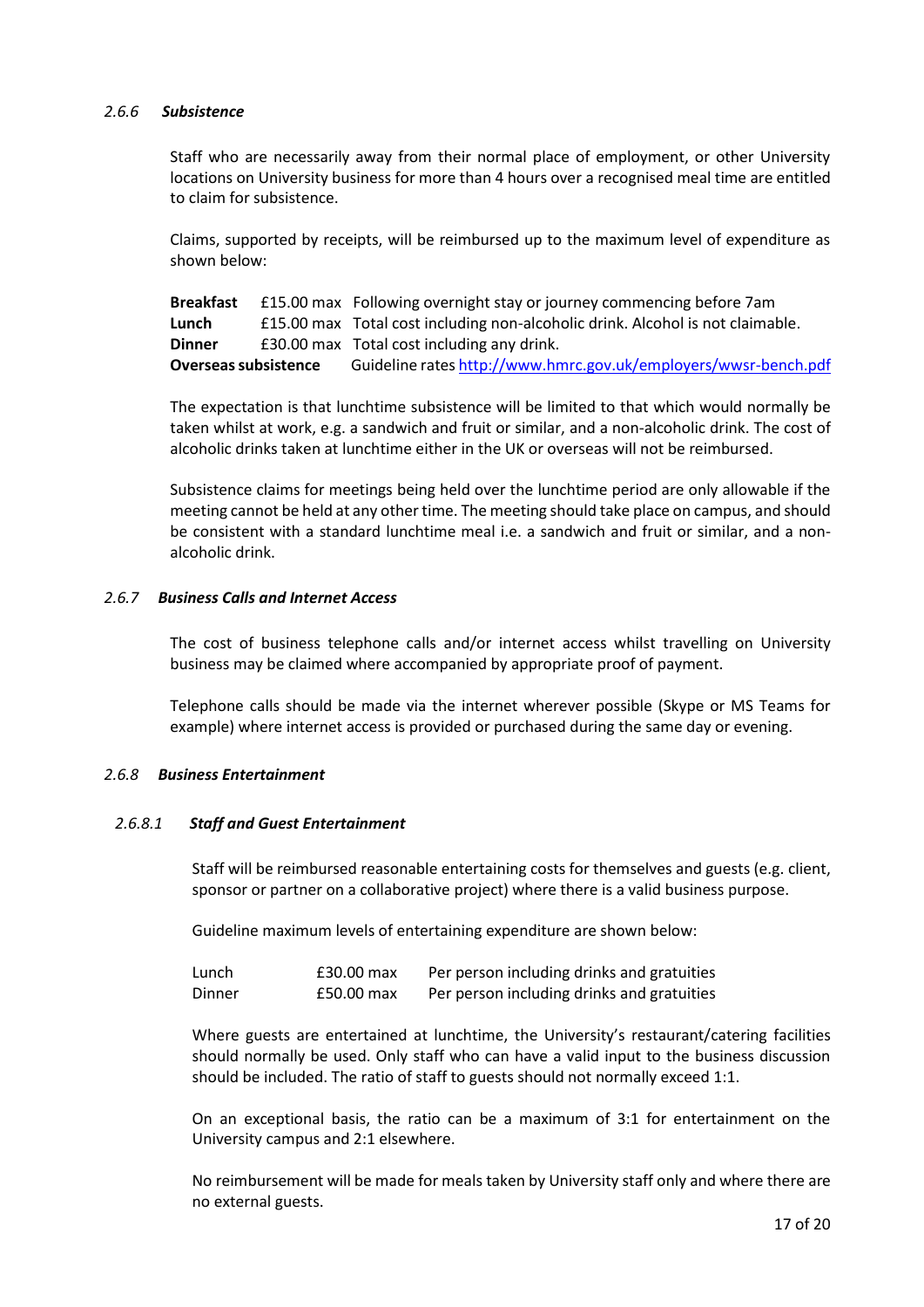The following information should be included on the expense claim form or internal booking form:

- The name(s) of the attendee(s)
- The organisation which they represent
- The purpose of the entertainment (e.g. 'negotiation of contract')
- Where relevant, the reason for exceeding the guideline maximum level of expenditure

For guidance on staff functions and entertainment please refer to the Staff Entertainment [and Related Benefits guidance](https://surreynet.surrey.ac.uk/sites/default/files/2016-12/Staff%20Entertainment%20and%20Related%20Benefits%20guidance.pdf) on the Finance SurreyNet page under Finance Resources

#### <span id="page-17-0"></span>*2.6.8.2 Interview Entertaining Expenses*

Entertainment as part of a recruitment process is only permitted in the case of senior posts (Levels 6 and above) and the guideline maximum allowance stated in 2.6.8.1 is applicable.

Guideline staff to candidate ratios for entertaining expenditure are shown below:

The University's restaurant / catering facilities should normally be used and the maximum ratio of staff to candidates should not exceed 3:1.

In exceptional circumstance external entertainment may be necessary outside of University restaurant/catering facility operating times, in which case the ratio of staff to candidates should not exceed 2:1.

#### <span id="page-17-1"></span>*2.6.9 Subscriptions and Publications*

In general, personal subscriptions to professional bodies and academic/learned societies are a personal liability and should not be charged to any funds held and disbursed by the University.

An individual can claim income tax relief on personal subscriptions to professional bodies provided that the body is on the HMRC list of approved organisations. (This list can be found at: [http://www.hmrc.gov.uk/list3/\)](http://www.hmrc.gov.uk/list3/).

Subscriptions to professional bodies, academic associations and societies MAY be charged to University funds, via either purchase card or invoice, in two circumstances:

- Where the Head of Department has deemed that individual membership is necessary for the purposes of course accreditation, research functionality or conference attendance.
- Where membership is corporate or where the individual is a member because he/she represents the University in his/her specific role e.g. Universities UK, Association of Heads of University Administration (AHUA), Association of Research Managers and Administrators (ARMA).

Similarly, journal subscriptions taken out in an individual's name are generally a personal liability. In exceptional circumstances, the University may consider reimbursement where:

- Journal subscription is only available to an individual member and
- The journal will be made available to colleagues.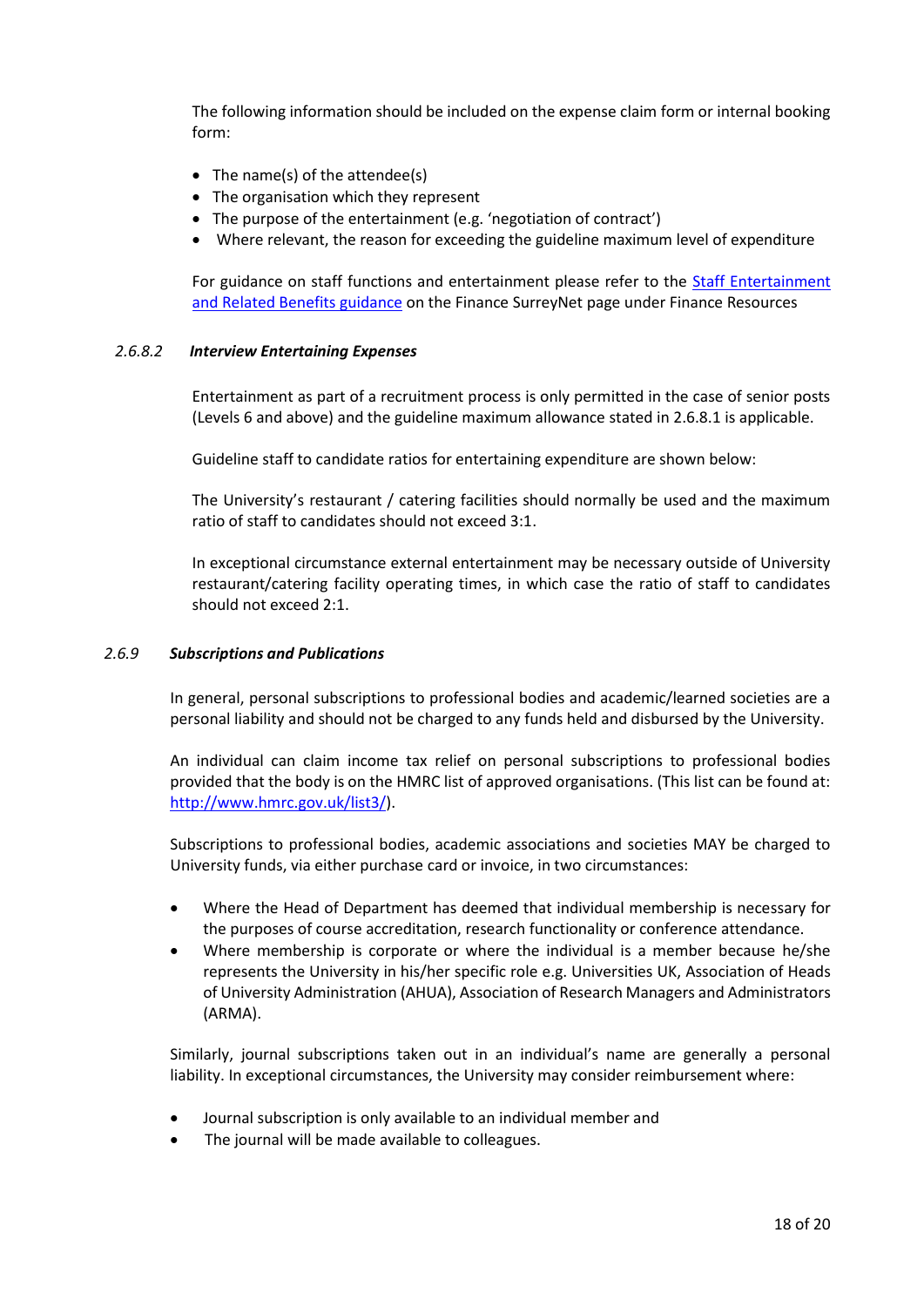# <span id="page-18-0"></span>**3 Governance Requirements**

# <span id="page-18-1"></span> **3.1 Implementation / Communication Plan**

# *3.1.1 Stakeholder, Communications and Implementation Plan*

This policy is available on the University's intranet site and upon any update will be communicated to all Heads of Department via email or a Leaders Alert.

# <span id="page-18-2"></span>**3.2 Review and Change Requests**

The planned review date of this policy is 1 April 2024

However, interim updates may be required as a result of:

- Organisational change
- Process or technology transformation
- Emerging and/or identified risks to the University and its staff
- TMC changes

Where this is necessary the following approval governance will apply:

- Administrative change (e.g. personnel changes in key ownership roles, changes of terminology used by the TMC): approval by Operational and Executive Owners are appropriate
- Allowances and key guideline information (e.g. addition, removal or material maintenance to allowances): approval by Executive Owner and the Executive Board are appropriate

Suggestions for changes will be considered where strong business rationale and benefit is demonstrated and should be referred to the Operational Owner for consideration in the first instance.

# <span id="page-18-3"></span>**3.3 Legislative context**

The following have been considered in the definition of this policy and supporting procedures:

- Health and Safety at Work Act
- Corporate Manslaughter & Corporate Homicide Act (restricted to UK)
- Data Protection Legislation
- European Working Time Directive
- HMRC Rules
- Equality Act 2010

# <span id="page-18-4"></span> **3.4 Stakeholder Statements**

A number of Faculty(s) and Professional Services staff have been engaged in the creation of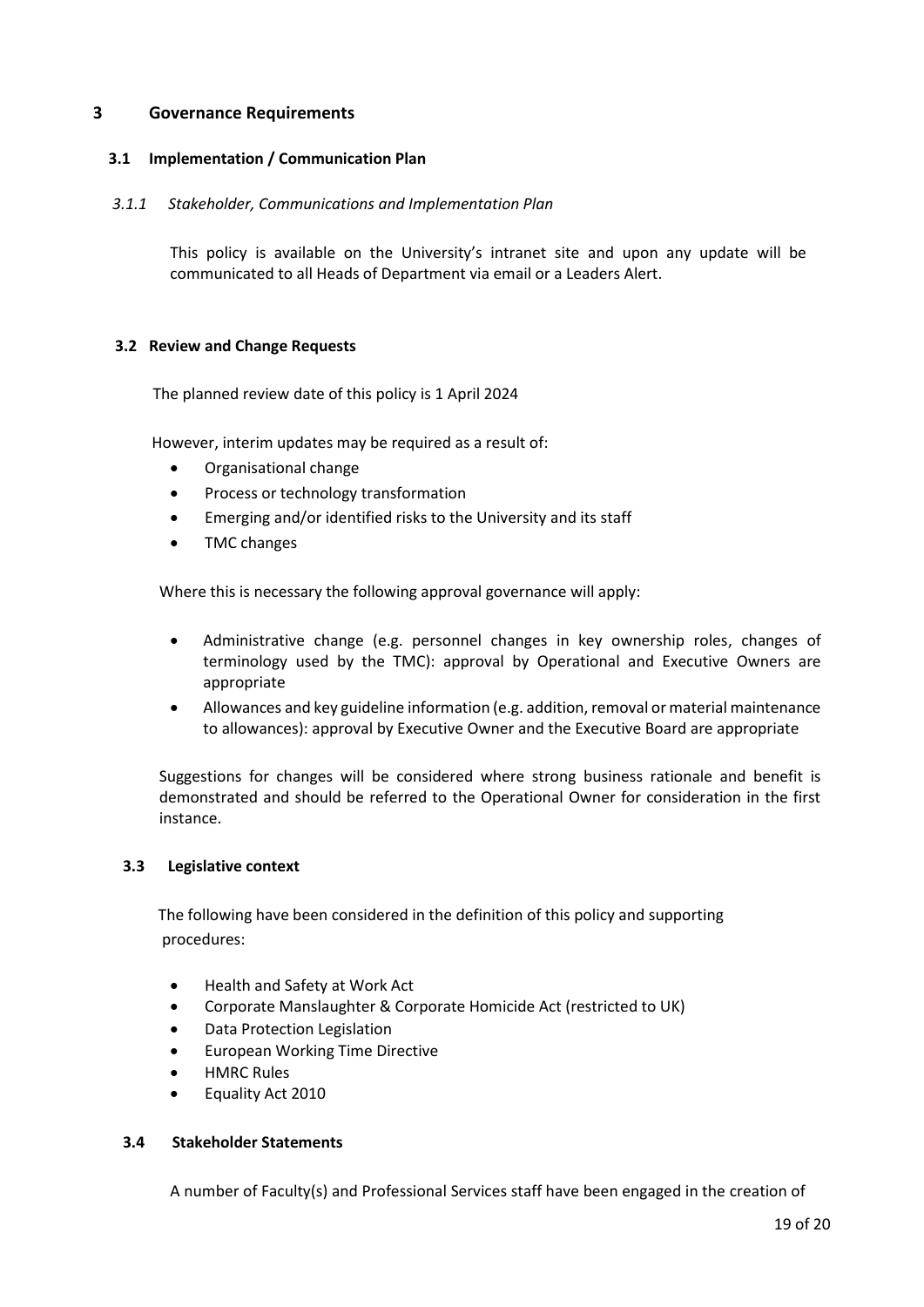this policy through common exceptions and requests for exception to the previous policy.

The content and changes to this policy have been discussed and debated in several Executive Board meetings to provide challenge to the owners, to ensure current University needs are met.

# <span id="page-19-0"></span>*3.4.1 Equality*

The policy has been reviewed in accordance with the guidelines set out by University and to comply with the Public Sector Equality Duty of the Equality Act 2010

# <span id="page-19-1"></span> *3.4.2 Health & Safety:*

The University has a Duty of Care for its staff under the Health and Safety Legislation which extends to travelling in connection with the business of the University of Surrey. Travellers shall comply with the instructions given in section 2.2.1 to fully understand the possible risks at their destination. Travellers should also complete the applicable risk assessment for travel and/or hazardous working.

# <span id="page-19-2"></span>*3.4.3 Responsibility*

The Chief Financial Officer has overall responsibility for this policy. Operational responsibility will be delegated to the Head of Financial Transactions and the Director of Procurement to support compliance management.

**The Executive Dean and Pro Vice-Chancellor(s) of Faculty(s) or Heads of Professional Services are responsible for overseeing the effective enforcement of the policy with the support of the Line Managers.** 

The University will continue to work with the TMC to develop and evolve a suite of Management Information Reports that will help support both compliance and driving Value for Money.

Any questions regarding this policy should be addressed, in the first instance, to the Finance Service Team by emailing [financeservices@surrey.ac.uk](mailto:financeservices@surrey.ac.uk) or calling X3422

Line Managers should resolve out of policy travel issues with the Traveller, and should refer to Human Resources in the event of significant or frequent breach of policy.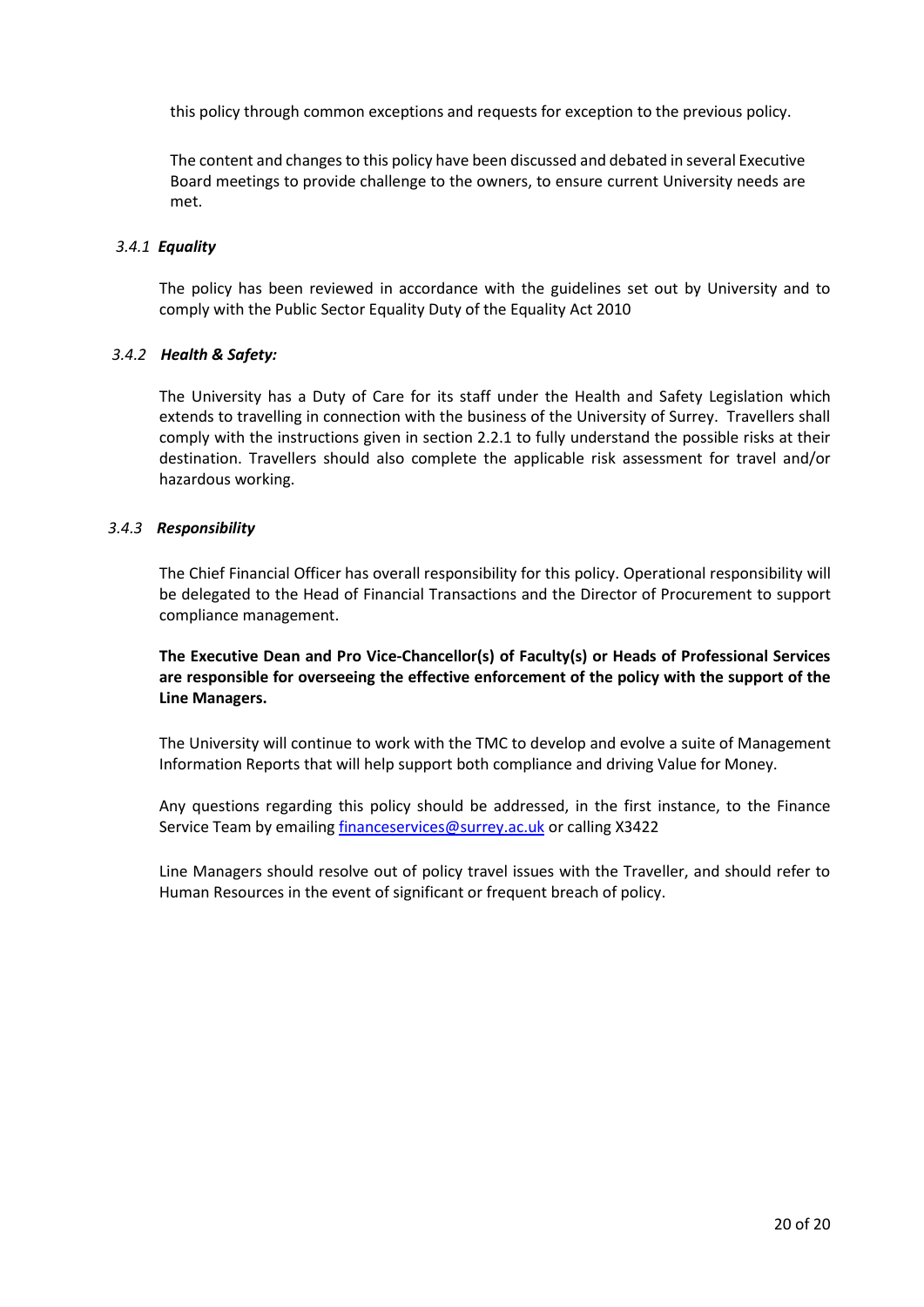|               | <b>APPENDIX 1 - PRESIDENT AND VICE CHANCELLOR'S TRAVEL AND EXPENSES</b>                                                                                                                                                                                                                                                                                                                                     |
|---------------|-------------------------------------------------------------------------------------------------------------------------------------------------------------------------------------------------------------------------------------------------------------------------------------------------------------------------------------------------------------------------------------------------------------|
| <b>APP1.1</b> | Introduction                                                                                                                                                                                                                                                                                                                                                                                                |
| APP1.1.1      | This Appendix provides clarity and transparency in certain areas of business expenditure<br>incurred by the President and Vice-Chancellor.                                                                                                                                                                                                                                                                  |
| APP1.1.2      | Except where stated below, the Vice-Chancellor is expected to comply fully with the<br>general policy and procedures on staff travel and expenses set out at Section 2 above. If,<br>in exceptional circumstances, expenditure is anticipated which falls outside Section 2 and<br>the exceptions below, prior agreement must be obtained from the Chair of Council.                                        |
| APP1.1.3      | A statement of expenses incurred by the President and Vice-Chancellor under this policy<br>will be provided to the Chair of Council, and the Chair of the Remuneration Committee on<br>at least a quarterly basis.                                                                                                                                                                                          |
| <b>APP1.2</b> | Prior to Travel (See 2.1.4 above)                                                                                                                                                                                                                                                                                                                                                                           |
|               | Outline approval for all overseas travel should be obtained from the Chair of Council prior<br>to booking.                                                                                                                                                                                                                                                                                                  |
| <b>APP1.3</b> | Travelling with a Companion (See 2.2.3 above)                                                                                                                                                                                                                                                                                                                                                               |
|               | Where the President and Vice-Chancellor is required to travel on business, either in the UK<br>or abroad, the University will normally only consider paying for his/her spouse/partner to<br>travel with him/her where:                                                                                                                                                                                     |
|               | there is an express, and unsolicited, invitation to the spouse/partner as well as the<br>a)<br>President & Vice-Chancellor; and                                                                                                                                                                                                                                                                             |
|               | there is an explicit role for the spouse/partner to exercise in the course of the<br>b)<br>visit.                                                                                                                                                                                                                                                                                                           |
|               | Prior approval should be sought from the Chair of Council for the President and Vice-<br>Chancellor to be accompanied by his/her spouse on business visits at the University's<br>expense. Such approval should be confirmed to the Finance Department. The University<br>would bear any taxation liability arising from such approved travel and subsistence where<br>exemption from tax is not available. |
|               |                                                                                                                                                                                                                                                                                                                                                                                                             |